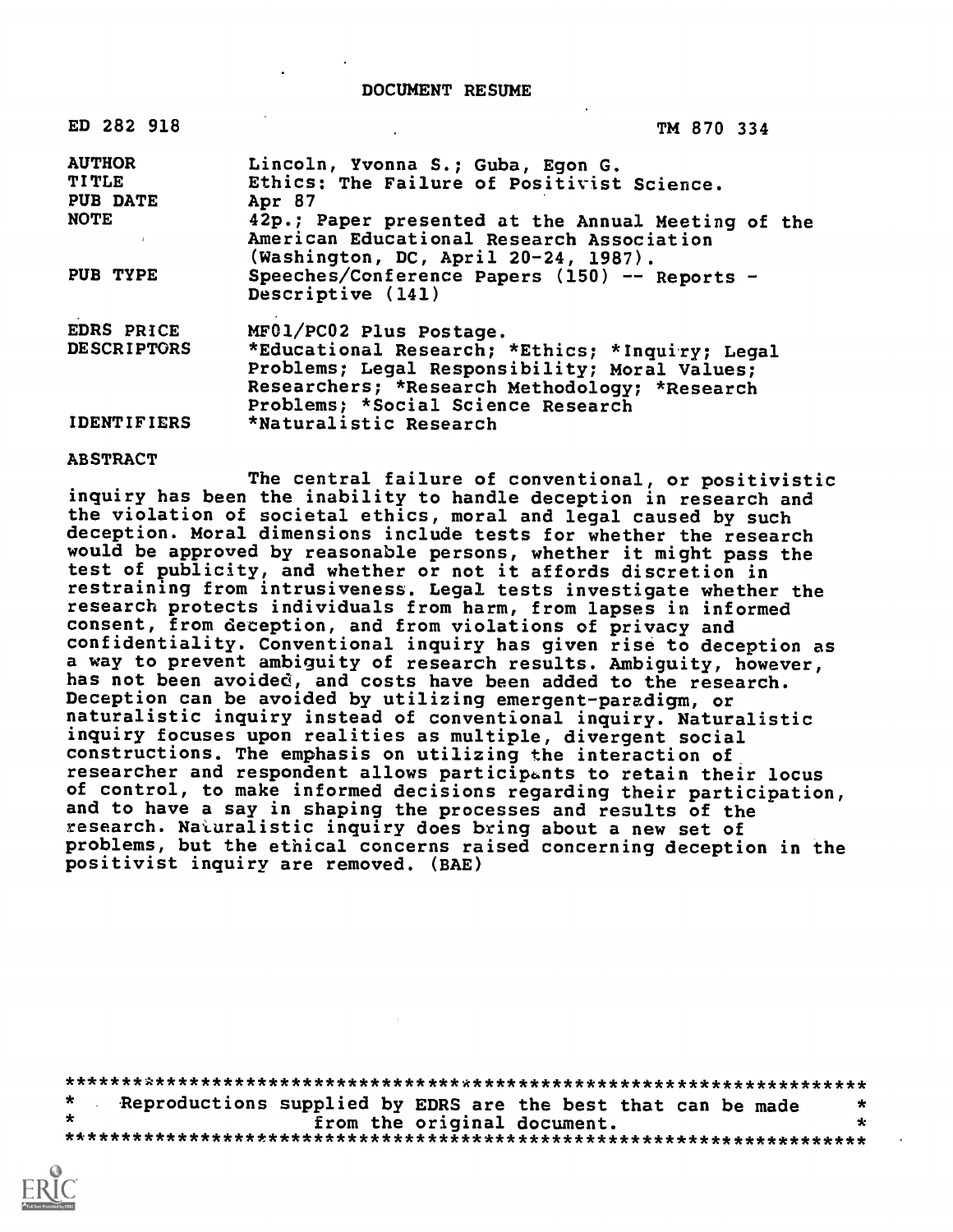Ethics: The Failure of Positivist Science

# Yvonna S. Lincoln

## Vanderbilt University

and

 $\ddot{\phantom{a}}$ 

### Egon G. Guba Indiana University

U.S. DEPARTMENT OF EDUCATION Office of Educational Research and Improvement EDUCATIONAL RESOURCES INFORMATION CENTER (ERIC)

 $\bullet$ 

**Nothis document has been reproduced as<br>received Iron. the person or organization**<br>originating it.

0 Minor changes have been made to improve reproduction quality.

Points of view or opinions stated in this docu . ment do not necessarily represent official OERI position or policy.

"PERMISSION TO REPRODUCE THIS MATERIAL HAS BEEN GRANTED BY S Lincoln

TO THE EDUCATIONAL RESOURCES INFORMATION CENTER (ERIC)."

Paper prepared for the Annual Meeting of the American Educational Research Association, Washington, DC, April 1987.

 $\odot$ 1986, Yvonna Lincoln and Egon G. Guba

# BEST COPY AVAILABLE

 $\mathbf{z}$ 

ED282918

とり

 $\mathsf{M}$ 

TM 870

 $\ddagger$ 

 $\mathbf{T}$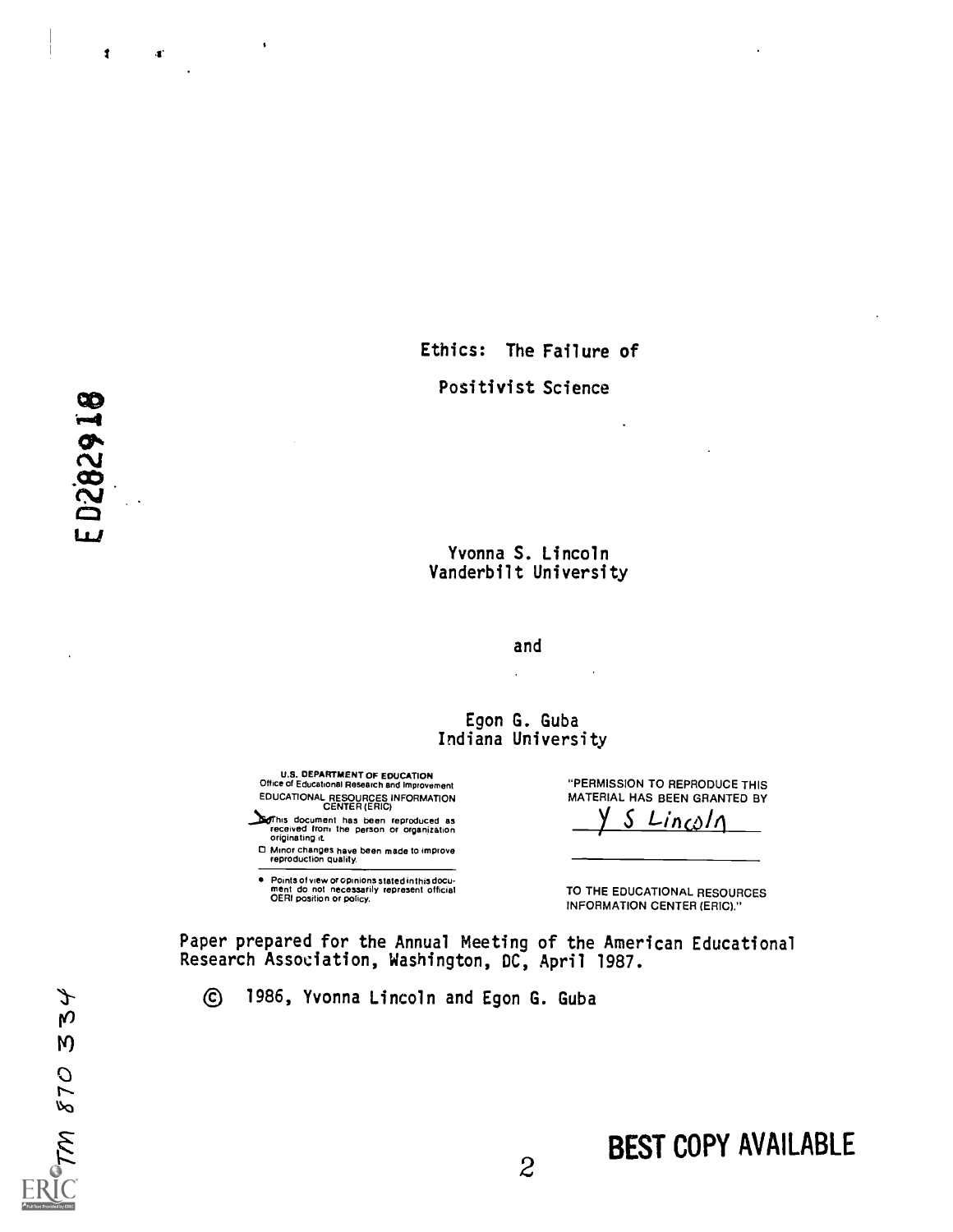## Ethics: The Failure of Positivist Science

### Introduction

 $\mathbf{f}$ 

When so many sets of professional standards are in place, why bring up for reconsideration the question of ethics in social science inquiry. The answer is threefold. First, the social sciences are now engaged in a heated (and sometimes bitter) debate surrounding paradigm allegiance. The existence of a new paradigm, and its contention for legitimation and even primacy over older positivist science, makes questions of ethics problematic. A profoundly new epistemology demands a separate, distinct, and utterly fresh consideration of what it means to do ethical inquiry.. Second, questions of ethics have plagued social science researchers and evaluators from the start. Issues of what constituted moral behavior toward the subjects of legitimate inquiry turned on the delicate point of when and at what point legitimate inquiry became illegitimate and perhaps immoral. Finally as Martin Bulmer (1980) has framed the problem:

Ethical concerns in social research are in a real sense timeless. The choices, dilemmas and anguish of action in the course of empirical inquiry persist and resist definitive resolution, even if each age tends to rediscover them afresh. (p. 125).

The maturing of social science has not brought on a concomitant maturing of professional standards. Rather, the increasing complexity of society has provoked new questions and suggested issues which are not covered by even recently-developed standards of professional conduct:

With the passage of time, however, the moral implications for society of natural, medical and social science research have become much sharper. Ethical and related concerns about nuclear physics, genetic



3

 $2<sup>1</sup>$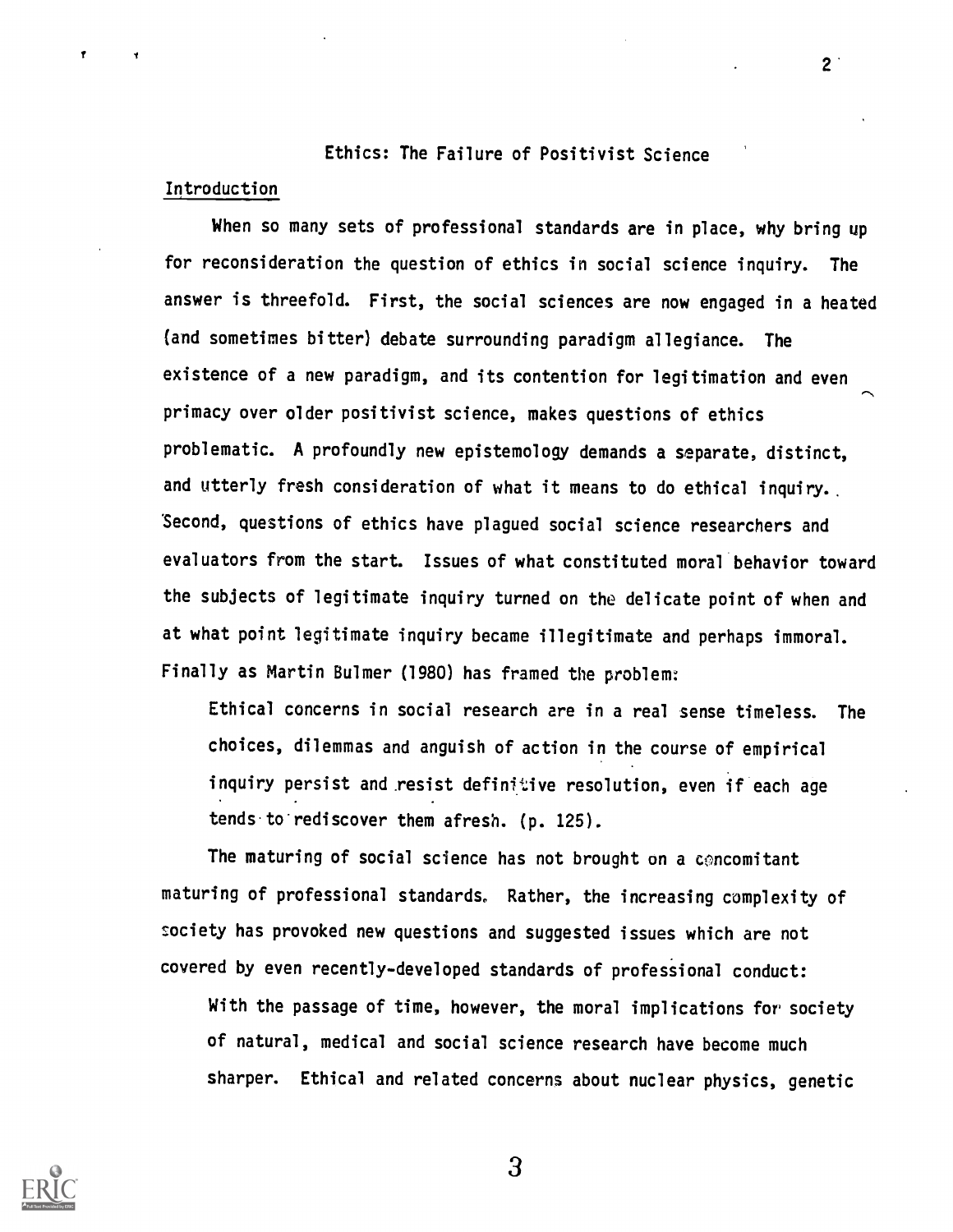engineering, organ transplants and real-world social experiments have become major public issues. The public scrutiny of scientific work, including social science, is correspondingly keener . . . . Regulation of research is increasing, and social scientists are increasingly likely to find their research activities circumscribed in various ways. Apart from the intrinsic importance of such issues, they are a test of the social relevance, responsibility, usefulness and moral stature of social science, as well as a challenge to us to explain and justify our activities to the wider society. (Bulmer, 1980, P. 124, emphases added).

3

The idea that social science should render products (research results, evaluations or policy analyses) which fulfill the criteria of relevance, responsibility, utility and morality is a radically new one. If Bulmer (1980) is correct, then social scientists face the constraint of being unable to pursue "truth" strictly "for the sake of truth." This represents a major break with paradigmatic assumptions regarding the legitimate role of the scientist, a point to which we shall return later. Nevertheless, the rediscovery of such issues is intimately bound to the paradigm challenge for three reasons: first, because definitions of the terms moral and ethical tend to be culture-bound; second, because the "limits of what is permissible in the name of social science" are undergoing change; and third, because the distinction between what is public and what is private has become increasingly blurred in an information society.

If each age does indeed tend to rediscover questions of ethical and moral behavior afresh, perhaps it is because aging in a culture lends sophistication and wisdom. A portion of that sophistication and wisdom encountered now is intimately bound with the situation described in our

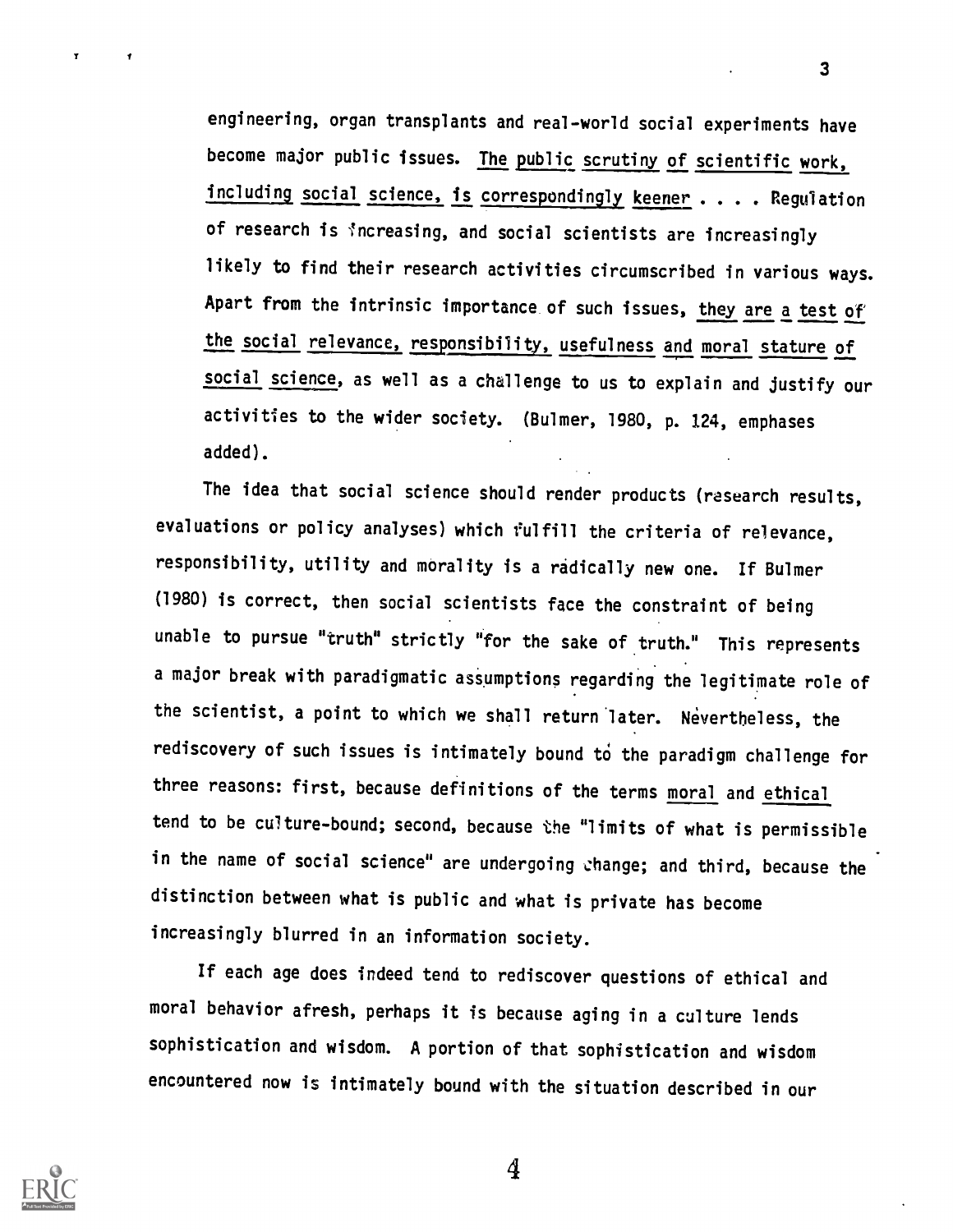earlier work (Lincoln & Guba, 1986): the evidence of a major paradigm shift in the sciences and the arts, and concomitant red-thinking of personal and social values within that context. Another significant presaging has been the stern criticism of traditional science. The perspective which has often been brought to bear (Keller, 1983; Schaef, 1981) fruitfully has been that of feminism, and the comments from Keller highlight a concern which is expressed as feminism, but which have power, both for social science, in general, and in light of the axioms of naturalistic inquiry:

To quote Mackinnon (1983) once again, "Feminism does not see its view as subjective, partial, or undetermined but as a critique of the purported generality, disinterestedness, and universality of prior accounts" (pp. 534-535).

From this point of view, it may seem natural for feminist critiques of science to begin with a challenge to traditional conceptions of scientific objectivity--with a critique of the uses of the concept of scientific objectivity to insulate the scientist from social responsibility, to devalue feeling and emotion, and to legitimize the domination of nature or of other (less objective) human beings ... the logic of the personal as political supports a... critigue from the perspective of those experiences which have been denied--namely, from the perspective of the personal, the emotional . . . It seeks to locate the scientific subject in the very rhetoric which denies its own existence. (p. 16)

The remnants of this traditionally masculine view of science as objective and disinterested viewing have led to occasionally harmful encounters for research "subjects," especially as they have seen themselves



 $\pmb{\tau}$ 

5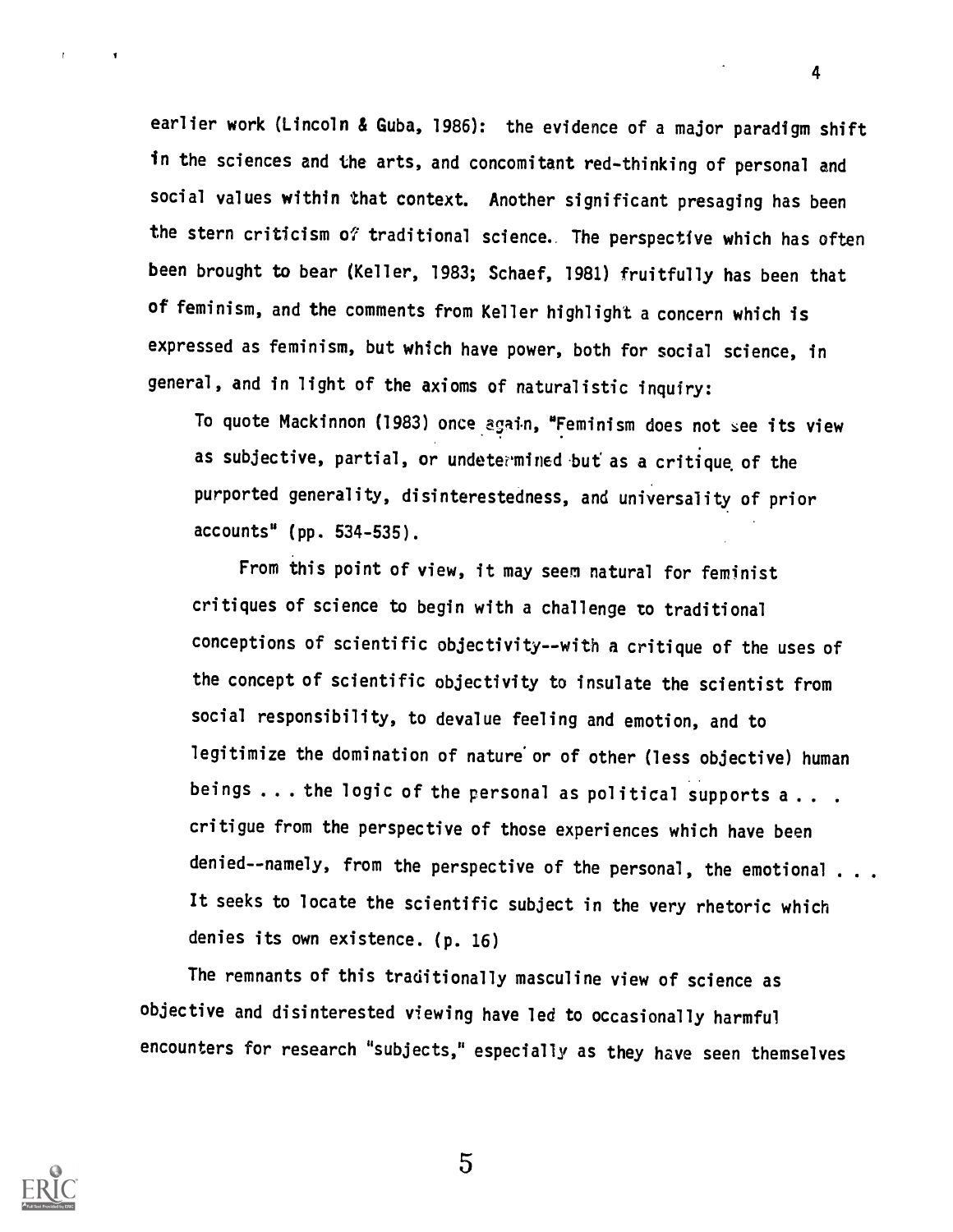as dupes, the unwitting objects of deception, outright lying, and sometimes injurious practices. The large variety of books and articles on the topic of ethics in social science research abound with examples of deceitful, damaging, disadvantageous or physically and emotionally hurtful incidents, most carried on "in the interest of science," or in the interests of that much vaguer entity, "truth."

The problem of ethical behavior, responsibility and morality are somewhat more difficult for the naturalistic inquirer than for the traditional scientist, largely because of the particular constructions and axioms which are hallmarks of this form of inquiry. The objectivity criterion, dismissed as unachievable in the scientific paradigm, and as unusable, unserviceable, and counterproductive in the naturalistic paradigm (indeed, in this paradigm, it is a totally counterproductive intent) has probably contributed to the tendency to allow deceptive practices in the name of science or toward the pursuit of truth. The emotional displacement of the "subject" of scientific research as something less than the scientist has allowed--and even encouraged--treatment which could not be condoned under the naturalistic paradigm.

We have argued earlier that the very term "subject" has created a relationship in which the inquirer/researcher/scientist has been the superior human in human research. Addressing that argument, we have encouraged the use of the term "respondent," to connote the interactive nature of inquirer and respondent, and have even suggested that research ought to move toward consideration of the respondent as active participant in the research process. Regarding the respondent as a cortributer to, and shaper of, the research, the research design, and the conclusions of the



 $\pmb{\mathrm{y}}$ 

6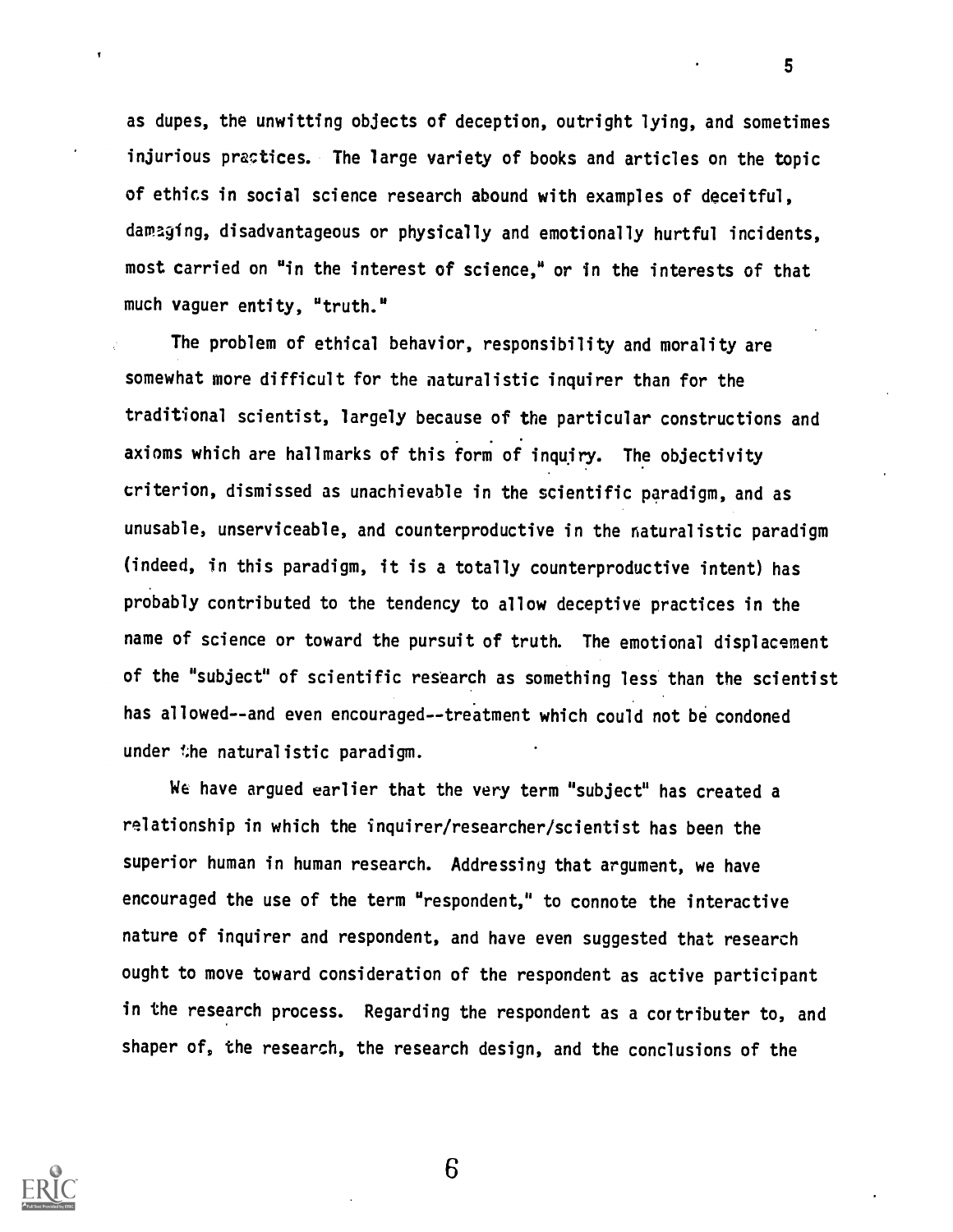research, forces the inquirer into a mutually respectful position, wherein the respondent becomes not an object, but rather the recipient of dignity, caring, and responsibility.

6

As social science revisits the questions of what comprises ethical behavior in human research, the nature of ethical questions themselves becomes more exacting and subtle. This is largely because we are posing an ever more intimate relationship with those whom we would study. Thus, many of the problems which have been considered in the past under the rubric of research ethics grew out of attempts to both fulfil the criterion of objectivity in science, and the desire to pursue truth at (sometimes) any cost; whereas, the concern with ethics in naturalistic inquiry grow out.of precisely the opposite concerns, to wit, the desire to present individual realities, and indeed, subjective truth, and to consider carefully and responsibly whether or not the pursuit of truth in any given instance might bring about more harm than benefit. The criterion of responsibility has become co-equal with those of utility and save-harmless.

We would like to propose for consideration several questions for pondering in light of the emergent axioms for social and behavioral inquiry. Not all of the answers are original, nor is this any attempt to cover them with the fineness and nuances which others have brought to bear. What they are is rather a series of guideposts which ought to serve as directions for the inquirer wishing to utilize the emergent paradigm. Something else which they are not is trustworthiness issues. Deceptive or unethical inquirers can and do unearth perfectly authentic data and useful findings, just as ethical inquirers (that is, those who adhere to canons of ethical research behavior) may ultimately report untrustworthy data (that is, data which are



 $\pmb{\mathfrak{r}}$ 

 $\overline{7}$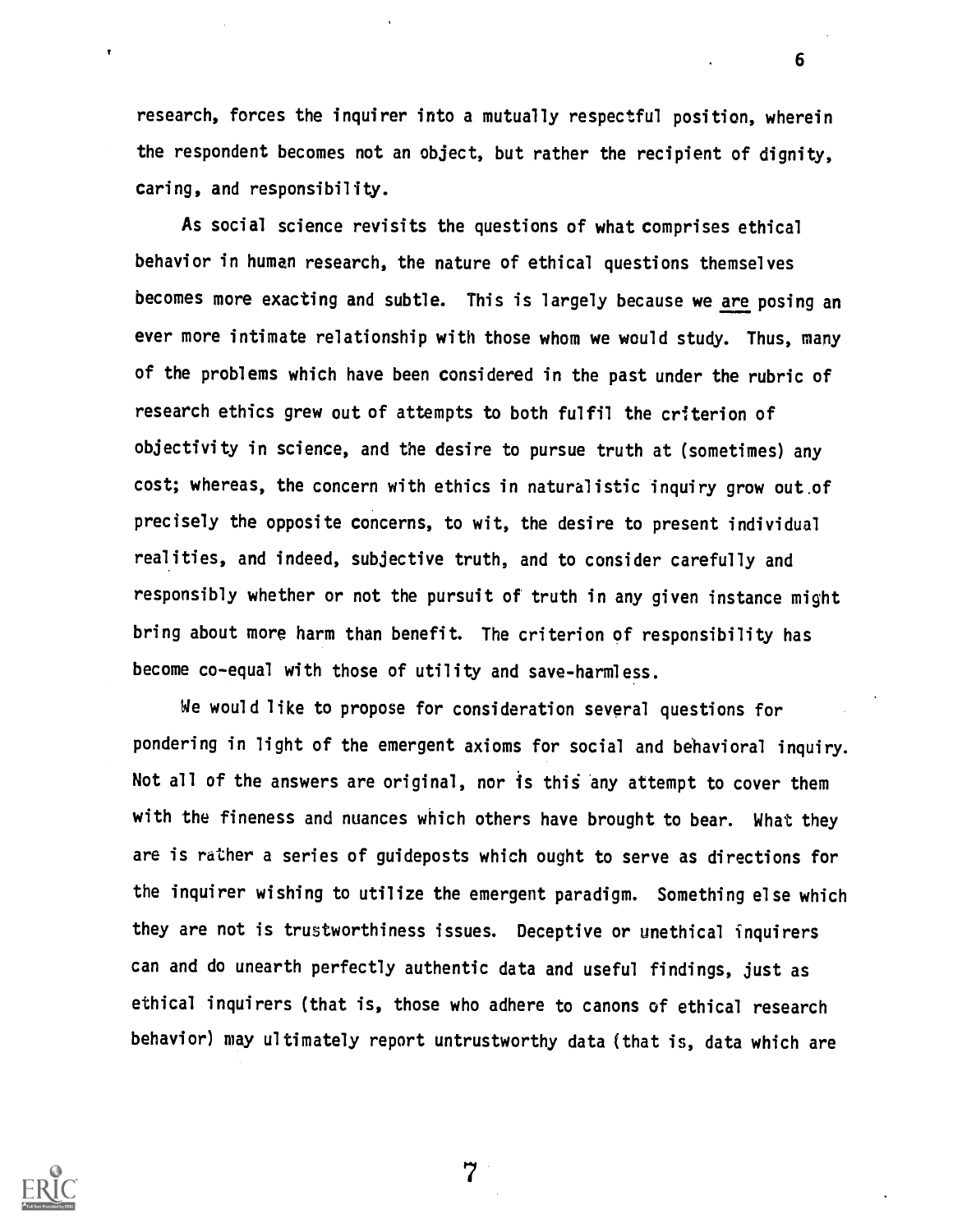false, misleading or unuseful). What we are proposing is rather the stances and procedures which may insure that the research endeavor is ultimately also a moral, ethical and responsible enterprise.

This is no mean feat. If, as we have proposed, we are in the midst of a radical and all-embracing paradigm shift, and if, as Bulmer (1980) proposes, each new age, each generation, redefines the boundaries of what is deemed ethical, then what is there to give guidance? When the world was perceived to be static, truth and justice were hard to come by; if the world--or even the social science community--is in great turmoil, then what anchors will there be for the moral judgments we pass on ourselves and our colleagues (not to mention those from whom we might garner information for our researches)? The questions are pressing, and they are before this community in some urgency.  $\prime$ 

### The Problem

The questions which social scientists must address do not lend themselves to easy answers: What constitutes ethical behavior? What is the nature of ethical behavior? Are there degrees of ethical behavior; that is, could one so construct a set of principles such that one is first "loyal" to ethical principles of a profession, then "loyal" to ethical principles toward persons, then "loyal" to ethical principles toward nations, and finally, "loyal" to principles which supercede national concerns? This is indeed the appeal Mosher seems to be making, while the Grievance Committee appears to be operating at the level of professional and international concerns. Are there some principles which are higher than others, in other words?

Diener and Crandall (1978) make exactly this distinction between levels in their discussion of difference types of ethical problems. Wisdom ethics,



8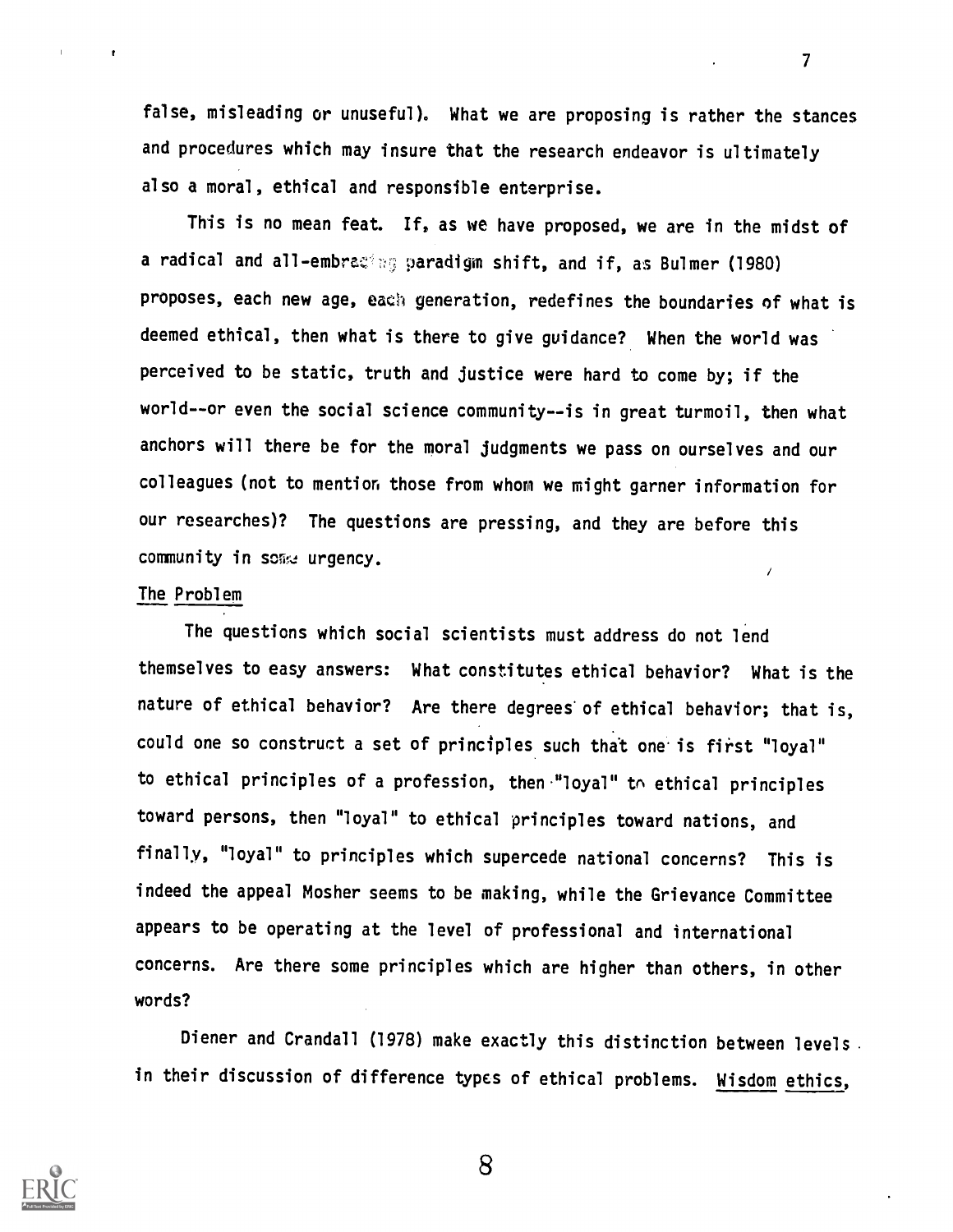they suggest, are rarely realized in the conduct of social research, but they do represent "the expressions of the ideal practices of a profession" (p. 4). These ideals are often stated in publicly promulgated expressions of concerns and limitations, such as the *Ethical Principles in the Conduct* of Research with Human Participants published by the American Psychological Association (1973). Such wisdom ethics, representing the best thought of a profession on the possibilities of risk and harm, "are often not realized in concrete situations because of human limitations and competing values" (Diener & Crandall, 1978, p. 4); rather they may be thought of as guidelines for anticipating such harm as might befall participants and respondents in research.

A second type of ethical statement contains the rules which "state which acts are right and which are wrong" (p. 4); this set of proscribed and permitted activities embody the content ethics of a profession. Diener and Crandall (1978) make the point, however, that while content ethics, like wisdom ethics, are publicly stated values, they are not always publicly shared values. Rules such as the cautions on deceptions, to borrow the example they use, may not be accepted by all scientists or inquirers.

Finally, they have described what they call'ethical'decisions, which "emphasizes the process by which decisions are made as well as the final choice" (p. 4, emphases added). Ideal or permitted ethics can only finally be markers along a treacherous road in the harm-benefit game. Ultimately, the inquirer must make individual judgments which are a reflection of his or her own value structure, the internalized ethical codes of mentors and trainers, and the situation in which the inquiry is to be conducted. "The ethical decisionmaker," they point out, "is one who realized that his



9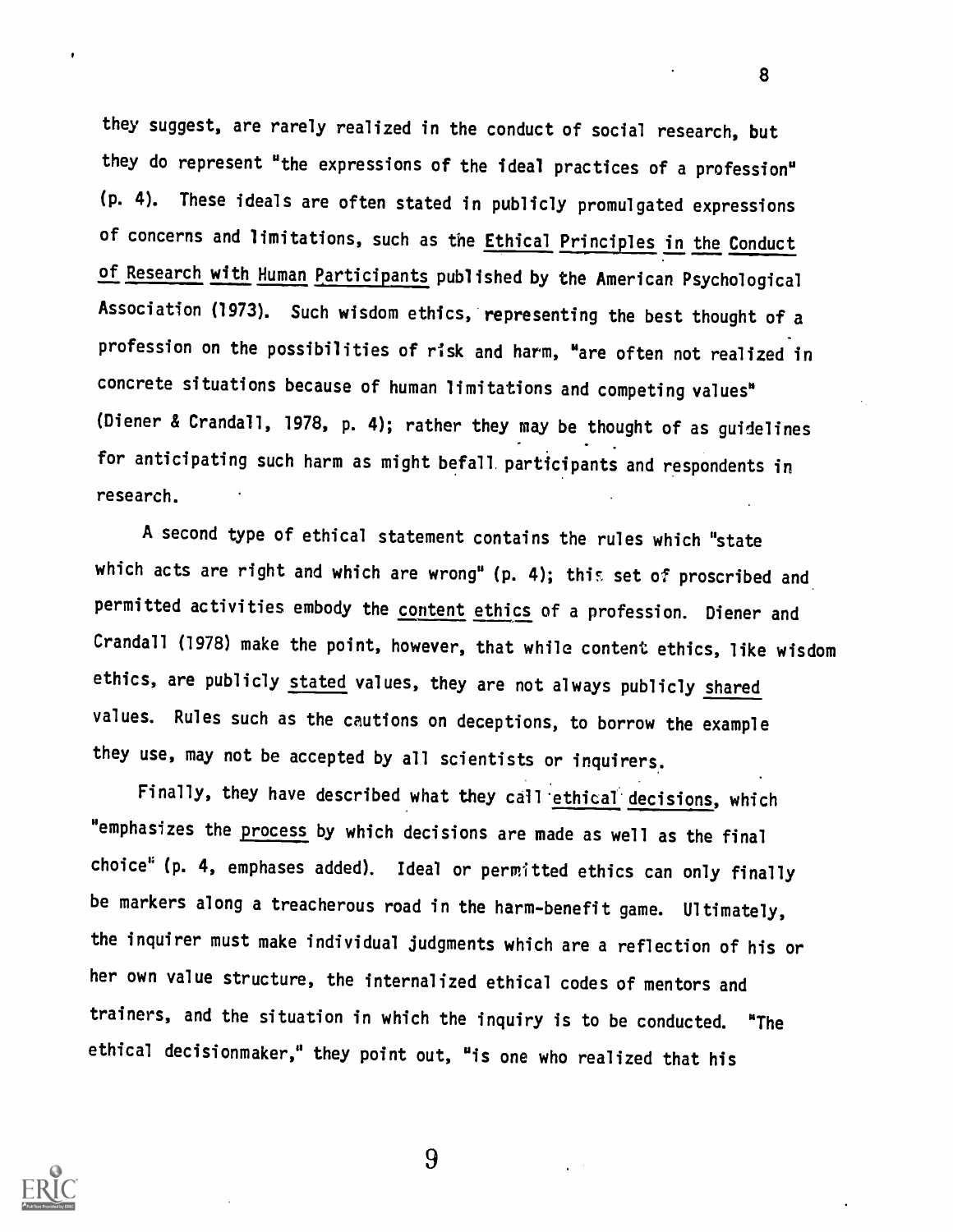choices are related to values and weighs these values carefully when making important decisions .... /since/there may be ... few moral absolutes ... /and/ most moral decisions must be made individually in each case (p. 4).

In each of these arenas, however--wisdom ethics, content ethics and ethical decisions--Diener and Crandall (1978) have specified no overarching principle which guides the research. In the absence of such a principle, it may be fairly assumed that the principles are those of conventional (scientific, rationalistic) inquiry. And there's the rub.

The axioms of scientific inquiry mandate that the task of the researcher is the "search for truth," the approximation or description of "reality." The conventional inquirer assumes that "reality" is out there, awaiting investigation, confirmation and ultimately, description (in the form of laws and principles guiding its operation in quintessential form). The description and formulation of reality or a reality model, is, in itself, the crux of the problem with ethics in social science.

With the mandate for a search for truth in his hand, the social scientist is free to argue--and convincingly--that his or her research requires and indeed justifies the necessity to deceive. It justifies the deception on account of the scientist's need for a higher order or "truth"- a "reality" which must be approximated in descriptive terms, so that its laws may be uncovered, and ultimate prediction and control of the natural and social universe achieved. Such a mandate for the convergence on some "real 'reality" licenses the scientist to commit deception in pursuit of his or her goal. There is, in the argument of Diener and Crandall, a set of wisdom ethics which operated to undermine ethical process decisions in the conduct of research.



10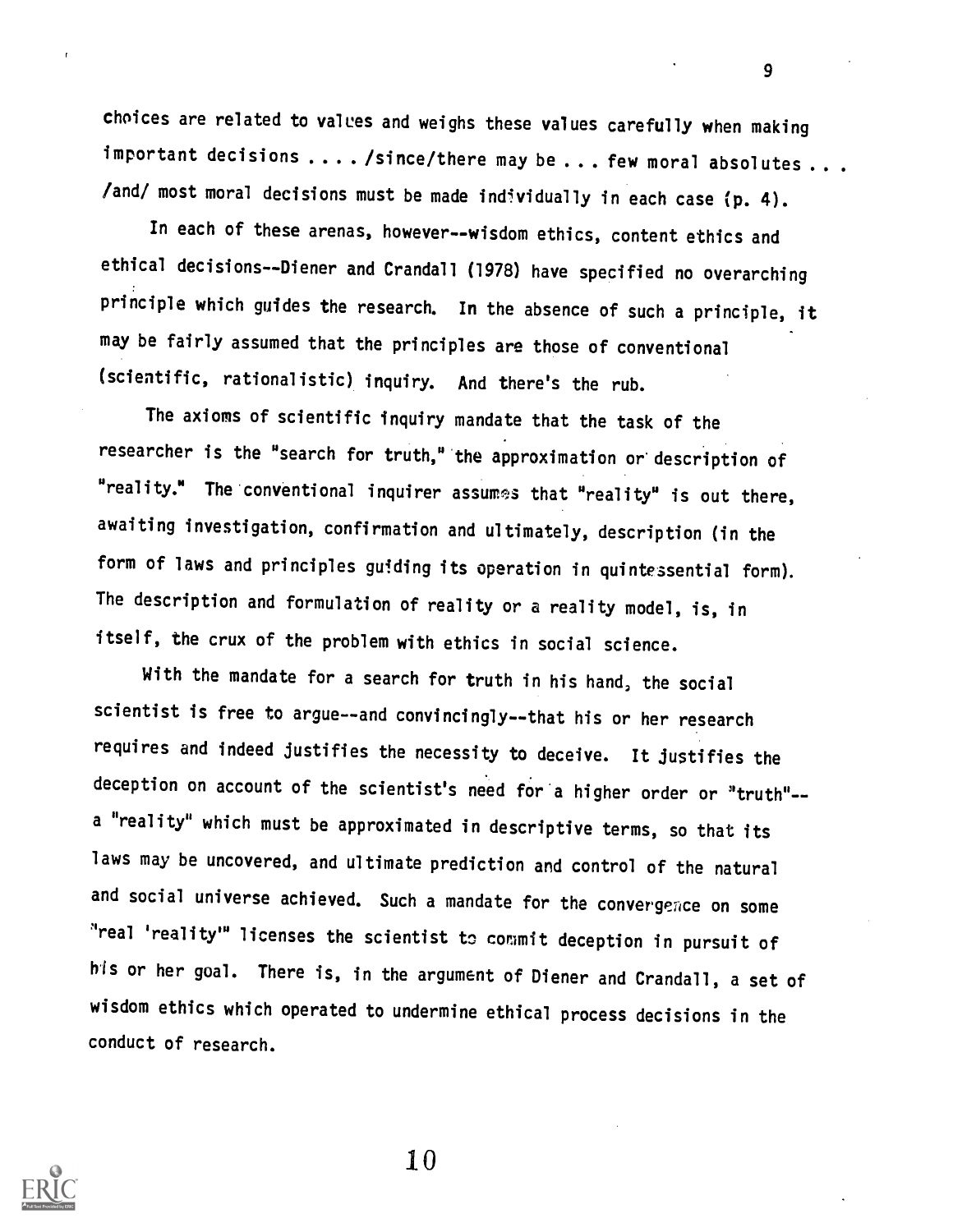Presumptions about the nature of reality reinforce and indeed demand the second assumption of conventional inquiry, to wit, the necessity and indeed desirability of treating research subjects (respondents) as though they were objects. The objectification of human beings in the process of searching for "truth" (read: trying to discover the nature of "reality") has led, as the feminist Keller has (1983) argued, to the depersonalization and devaluing of human life. The posture on reality assumed by conventional scientific inquirers rests on ". , the logical positivist presupposition that laboratory observations could provide unassailable knowledge if only we were able to produce a uniform psychological reality and do away with error variance . . . (in the hope that) the experimenter (can) . . . infer unambiguously the existence and direction of causal relations by ruling out alternative causal explanations" (Baumrind, 1985, p. 170). The flaw in this reasoning for our intents and purposes lies in the assumption that "such unassailable knowledge" may be obtained, or at least approximated. Baumrind (1985) argues that ". . . the claim that observations can provide valuefree, objective knowledge has been challenged by philosophers and scientists at least since Heisenberg's (1958) principle was enunciated" (p. 170).

We wauld argue that not only is such unassailable knowledge unable to be obtained (since it does not exist), were it able to be obtained, the costs of obtaining it might be too high. The naturalists' argument on "unassailable knowledge" is that there is no such animal. Reality is a multiple, divergent and theoretically endless set of constructions about the nature of the world, and the location of an individual's place within that constructed context (Lincoln, 1984; Lincoln & Guba, 1985). The scientist, wishing to control stimuli and data in an experimental context sets about

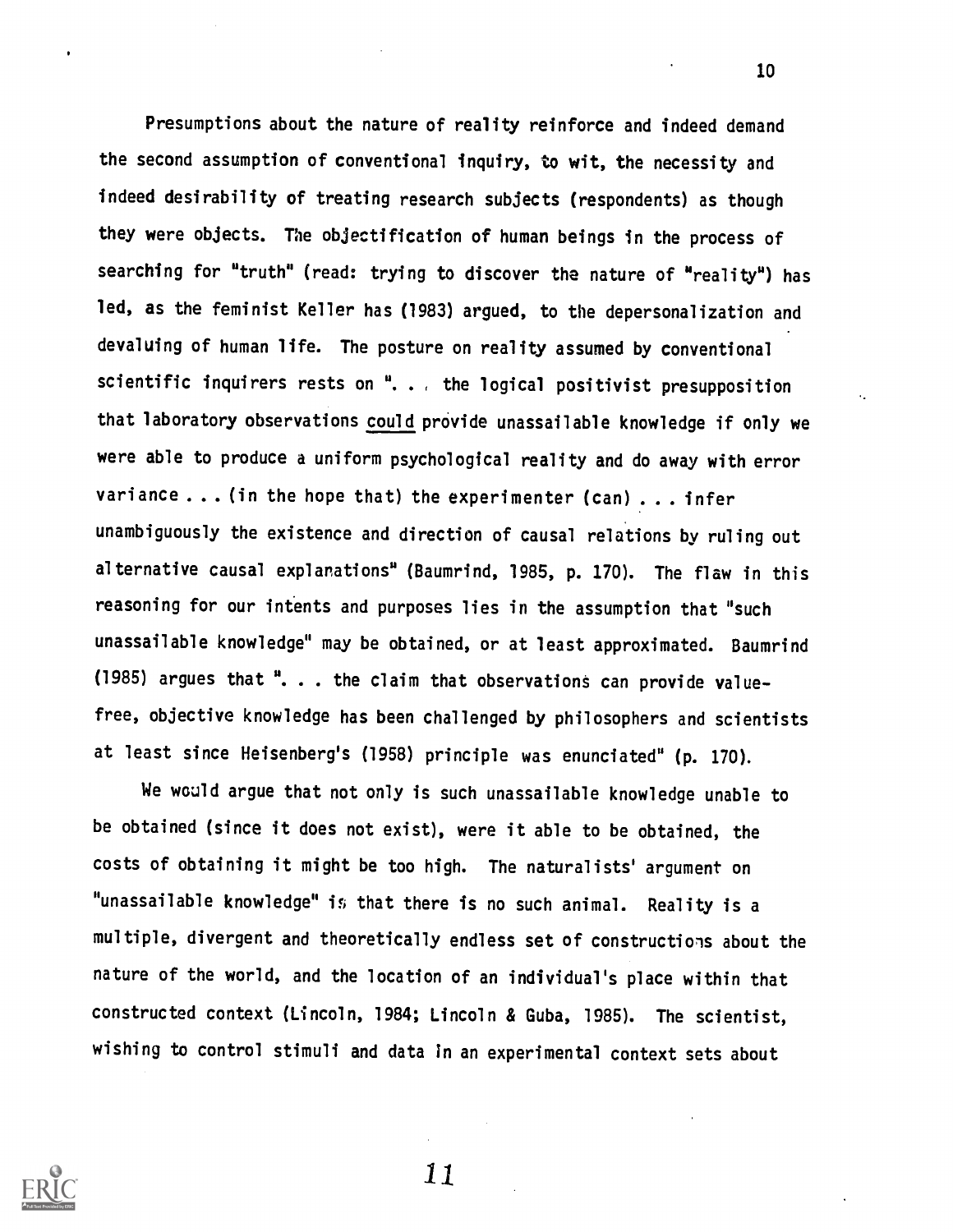work in a laboratory situation; the naturalist goes looking for evidence about human behaviors in natural settings, where behaviors occur naturally, that is, as a result of individual selection of stimuli. The situation is best captured by Baumrind (1985):

Whereas laboratory methods construct situations and contexts for persons and then assess how they respond to these extrinsically constructed situations, persons in their natural settings typically construct or select their own social worlds (from) among the options available. (p. 171)

Because of this problem,  $\overline{a}$ ... it can be argued that laboratory conditions create the very ambiguity they are intended to dispel" (p. 171).

But false findings (introduced error resulting from the "unnatural" laboratory environment) are not the only price to pay. Even traditional conventional inquirers are now arguing that there are costs to deceptive research practices which are not worth the game. Reese and Fremouw (1984) posit that "The ethics of science deal with the integrity of data; unethical practices undermine science as a body of knowledge . . . (While) The ethics of research deal with the protection of human rights; unethical practices do not undermine science as a body of knowledge, but they undermine society at large through the implications of the research findings or society as embodied in human research participants through the methods used" (p. 863). Society attempts to bring normal ethics and normative ethics into conformity by the institution of peer review boards, institutional committees to oversee the protection of human subjects and federal and state regulation of the human research process, but "the assumption that ethical conduct has been adequately legislated through peer review or federal regulation is challenged" (p. 863).



12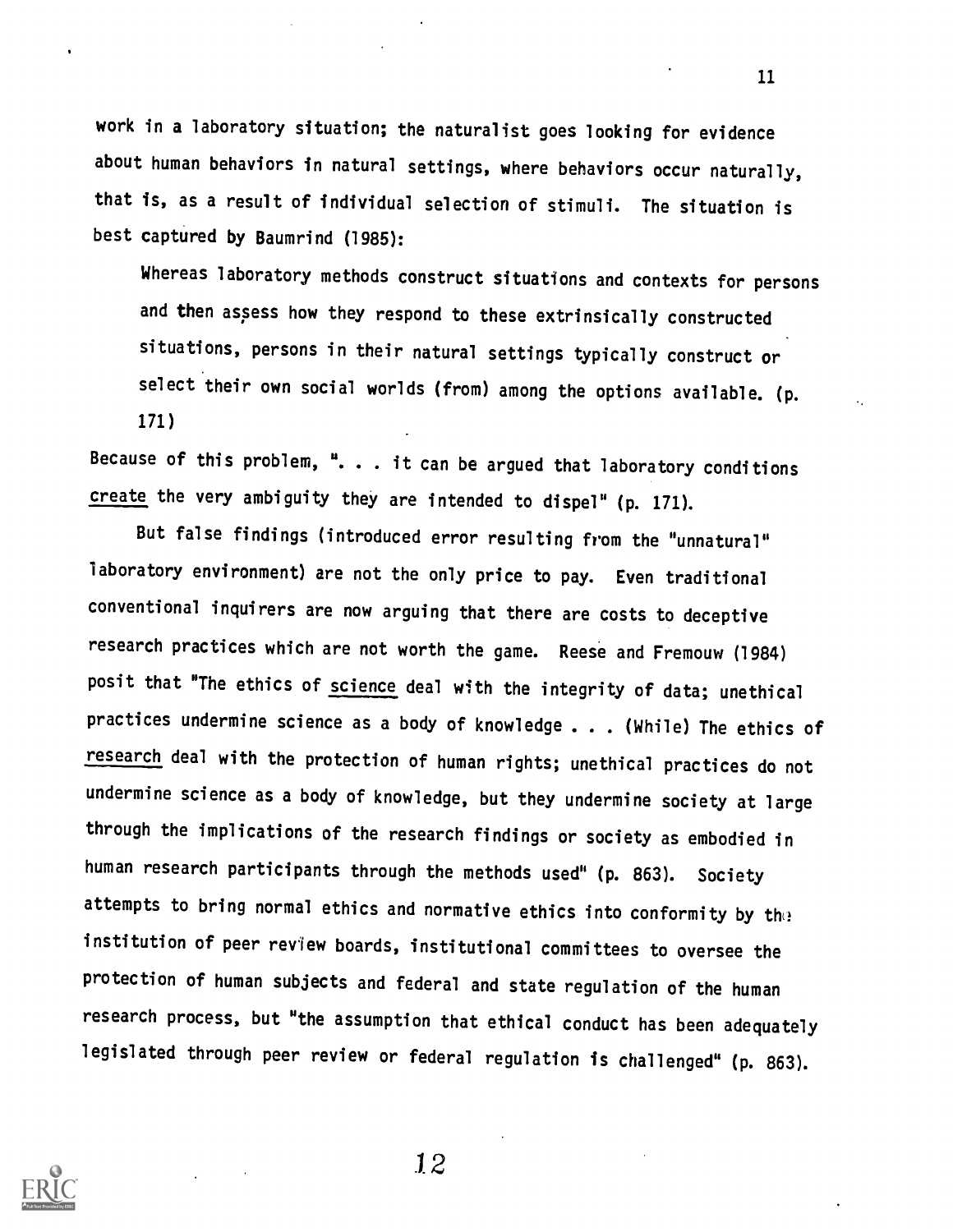Regulation rarely serves its overriding function because:

legislated review boards are more concerned with legalistic due-process compliance than with ethical behavior; they confuse accounting with accountability, etiquette with ethics, responsiveness with responsibility, and religion with faith. They are concerned with form rather than substance, and by legislation they are barely qualified to determine whether proposed research is good science (p. 871).

Thus normative societal ethics rarely get translated into the normal ethics of science.

The implications of this disjunction are heavy. When deception is practiced in the name of science, subjects' (scientific participants) "rights to autonomy, dignity and privacy are necessarily violated" (Baumrind, 1985). In this violation, Baumrind argues, there are three types of costs, each of which is onerous, dangerous and too high to be borne: costs to the subjects themselves, costs to the profession, and costs to society as a whole.

Costs to the subjects include the undermining of trust in respondents' own judgment and undermining of trust in fiduciaries, and psychological stresses related to having been duped (including the unwillingness to admit to having been duped and engaging in destructive obedience). Costs to respondents also include the loss of self-determination, and the loss of individual locus of control. The harm done to the profession include " . . . (a) exhausting the pool of naive subjects, (b) jeopardizing community support for the research enterprise, and (c) undermining the commitment to truth of the researchers themselves" (Baumrind, 1985, p. 169). Costs to society include the undermining of "trust in expert authorities . . . increased selfconsciousness in public places, (a) broadening of the aura of mistrust and



13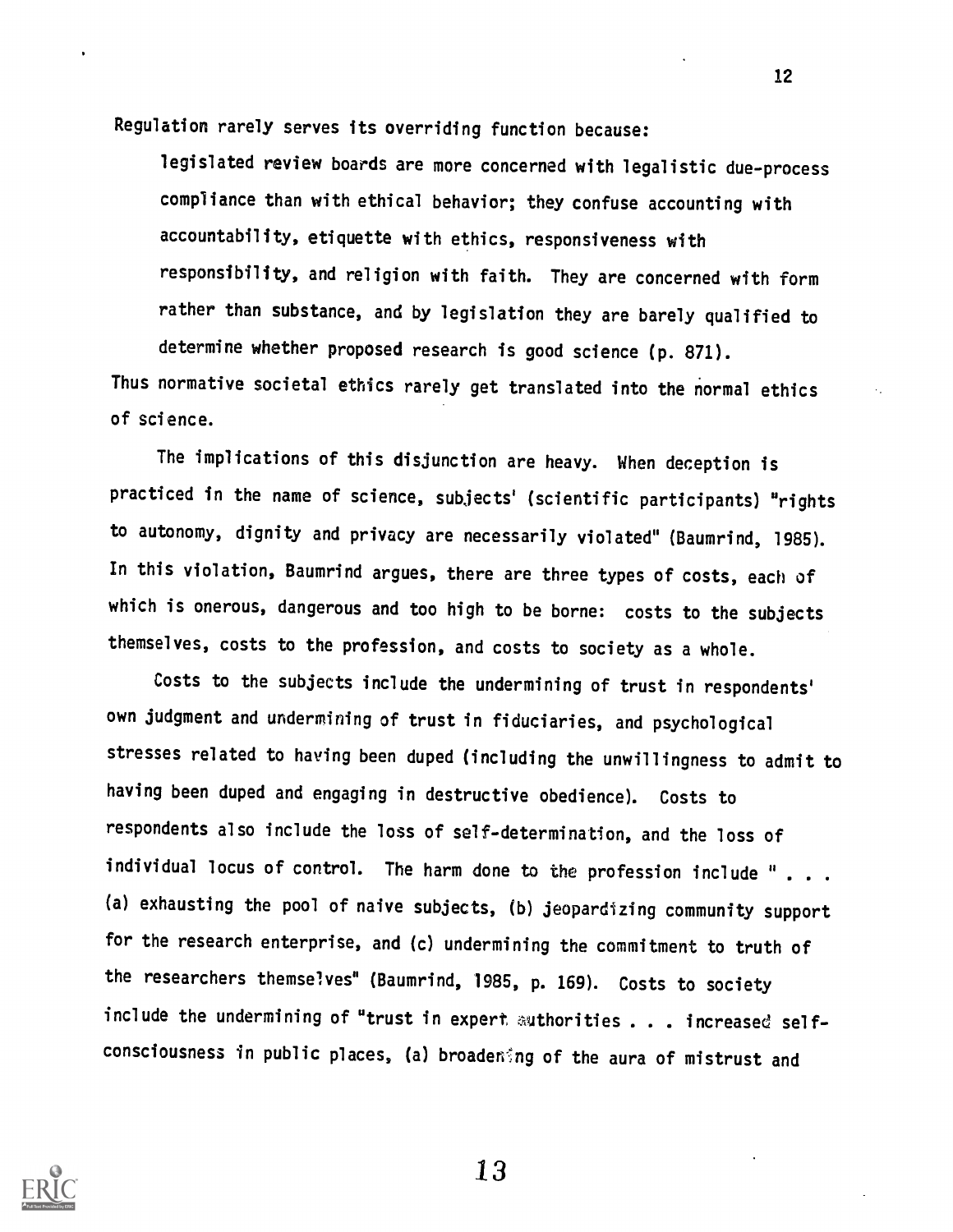suspicion that pervades daily life, inconveniencing and irritating persons by contrived situations, and desensitizing individuals to the needs of others . . ." (p. 169-170). Taken together% these costs serve not only to destroy tha credibility of social science, they serve to subvert the social principles upon which societies rest, and which permit intentional and civil public action,

Thus the necessity imposed upon social scientists to search for a "truth" (which does not exist) licenses the traditional or conventional scientist to deceive human respondents in the pursuit of that truth, but the costs of such public deceit are slowly being rejected by social scientists themselves as too high and ultimately counterproductive to the research enterprise itself. As a consequence of the criticism, social scientists are asking whether or not those costs might not be avoided.

We would argue that such costs might not only be avoided, they may be utterly reversed.

## What Is the General Nature of Ethical Behavior?

Sissela Bok, who has written extensively on moral choices with respect to both lying (1978) and concealment and revelation (1982), has posed three considerations for ethical behavior. The first of those, credited to John Rawls, is the argument for publicity, that is, the dilemma must be made public, and brought under public consideration. "According to such a constraint," she argues, "a moral principle must be capable of public statement and defense" (1978, p. 97).

Justification . . . means to hold up to some standard, such as a religious or legal or moral standard. such justification requires an audience: it may be directed to God, or to a court of law, or one's peers, or one's own conscience; but in ethics it is most appropriately



114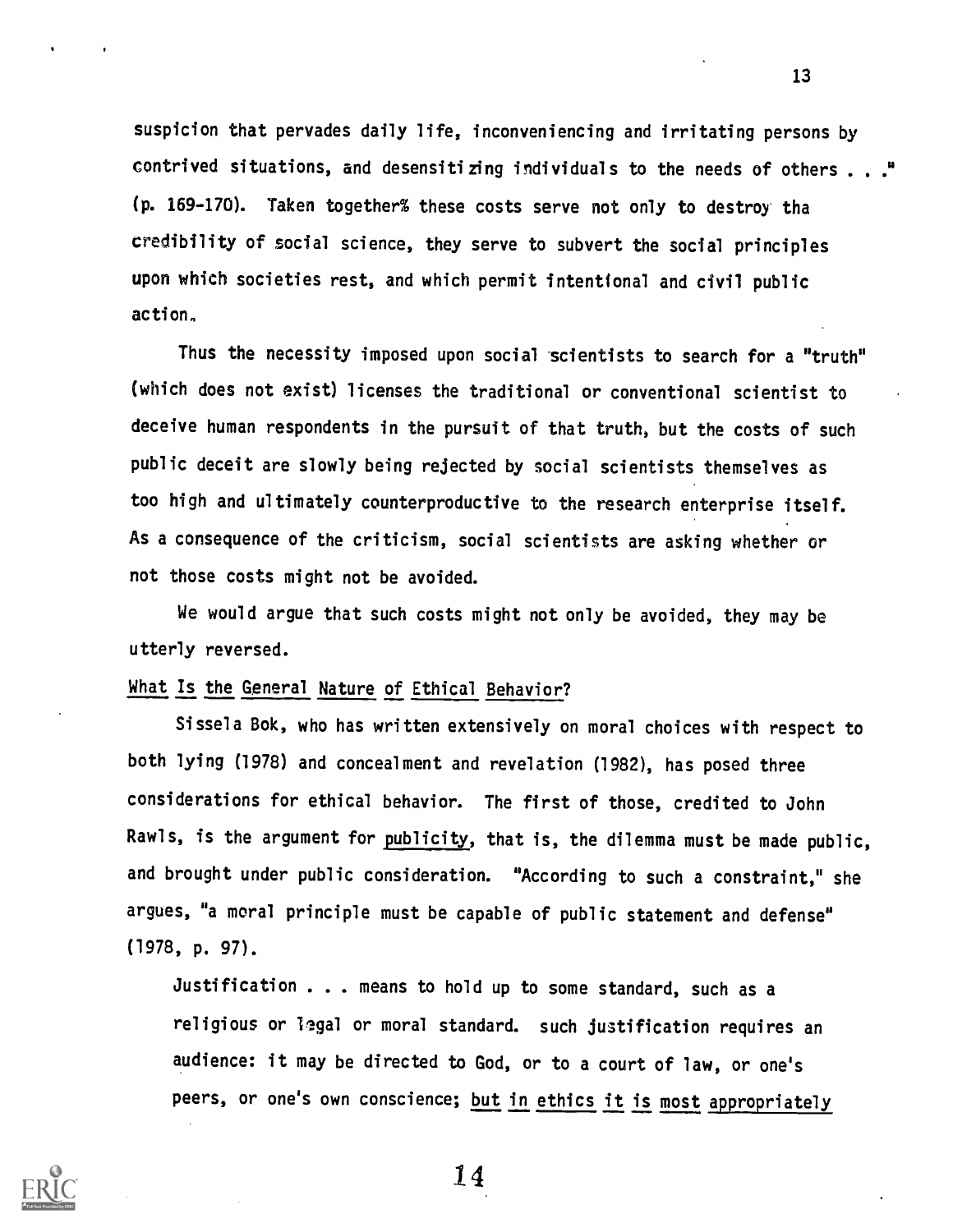aimed, not at any one individual or audience, but rather at 'reasonable persons' in general. (1978, p. 96, emphases added)

Thus an ethical decision must be explored in a situation of public scrutiny, and it must be accomplished with a public of reasonable persons.

In order to identify those whom might reasonably be considered reasonable persons for a test of publicity,

We must share the perspective of those affected by our choices, and ask how we would react if the lies we are contemplating were told to us. we must, then, adopt the perspective not only of liars but of those lied to; and not only of particular persons, but of all those affected by lies- the collective perspective of reasonable persons seen as potentially deceived (p. 98).

Two of the criteria for ethical behavior (moral principle), then, would be that the test of whether or not deception (or concealment) is acceptable is the public justification, before those whom one can define as reasonable persons, including those who are likely to be deceived.

A third criterion for ethical behavior--and a far more subtle one--is the dimension of discretion which Bok (1982) is quick to point out is related to, but rather distant from the "conventional use . . . to connote good manners and a concern for appearances (p. 41). Rather, the experience of discretion

is the intuitive ability to discern what is and is not intrusive and injurious, and to use this discernment in responding to the conflicts everyone experiences as insider and outsider. It is an acquired capacity to navigate in and between the worlds of personal and shared experience, coping with the moral questions about what is fair or unfair, truthful or deceptive, helpful or harmful. Inconceivable without an

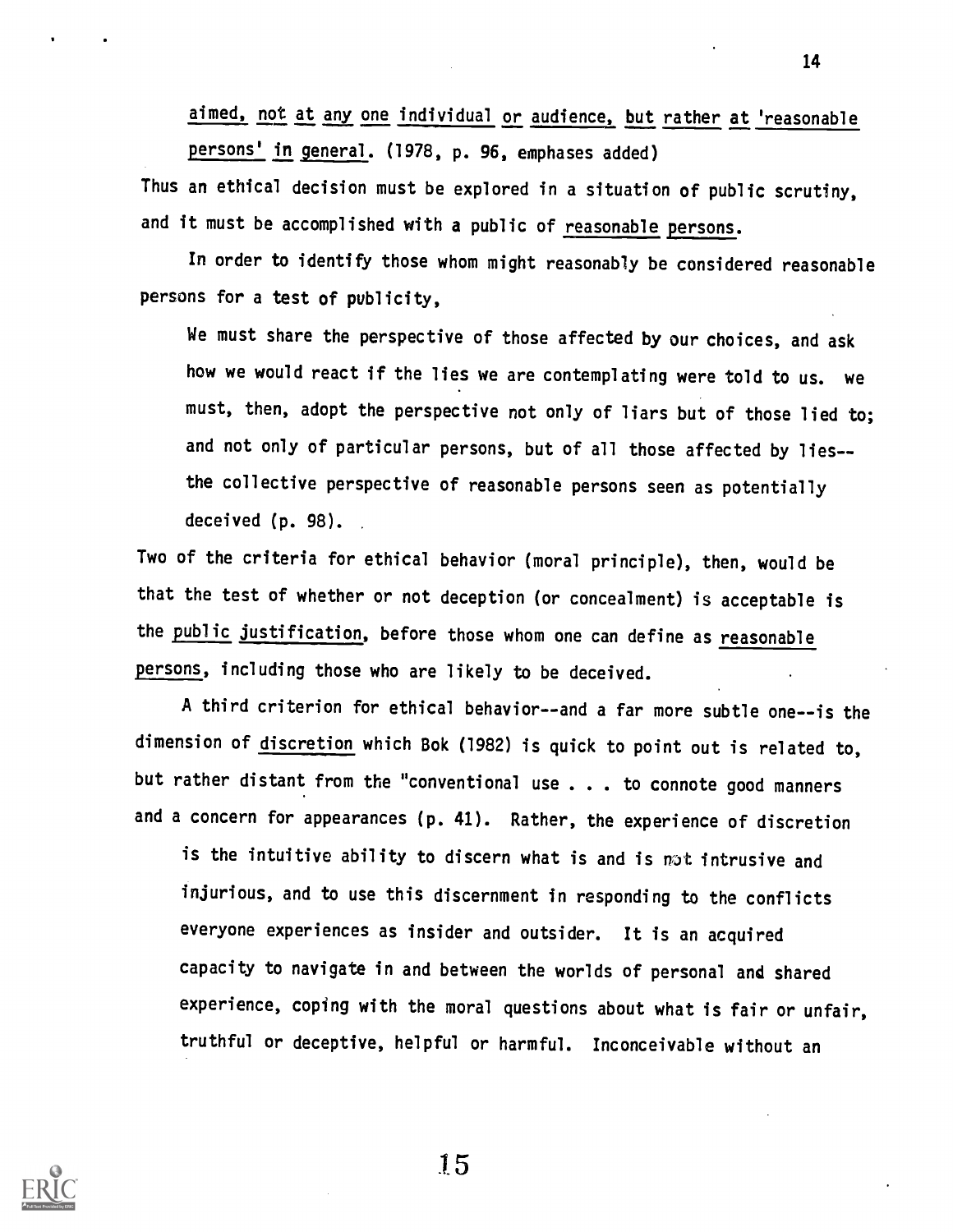awareness of the boundaries surrounding people, discretion requires a sense for when to hold back in order not to bruise, and for when to reach out .

The experience of secrecy and of the perspectives of insider and outsider to secrets mirrors a central aspect of moral relations between and others more generally. Learning to handle secrecy with discretion blends with and reflects moral development. In each, one must come to see oneself and others as capable of moral choice and as owed respect. (pp. 41; 42).

Discretion, as an element of ethical behavior, is perhaps the least possible component to assess, to define, to encompass, to do other with than recognize when we  $s \geq 1$ t. Nevertheless, ethical behavior demands this form of prudent and cautious reserve. Bok emphasizes that any ethical principle which contained at least the first two elements would be very like that which we know as the golden rule: "What is hateful to you, do not do to your neighbor," according to Rabbi Hillel.

However, constrained the the moral guidelines Bok enjoines, there are also legal criteria which govern treatment of humans in research settings. Diener and Crandall (1978) remind us that these are four broad areas of legal concern for the inquirer. Those four are well covered in the literature, so will only be reviewed here for the sake of reminding readers that they are considered distince categories of possible risk or harm, It is also worthwhile to point out that Webb's (1966) and his colleagues cautions regarding "moral boiling points" of inquirers are as crucial today as when their original work was published, the answers we might pose to moral and ethical questions are not absolutes, and as noted earlier, there

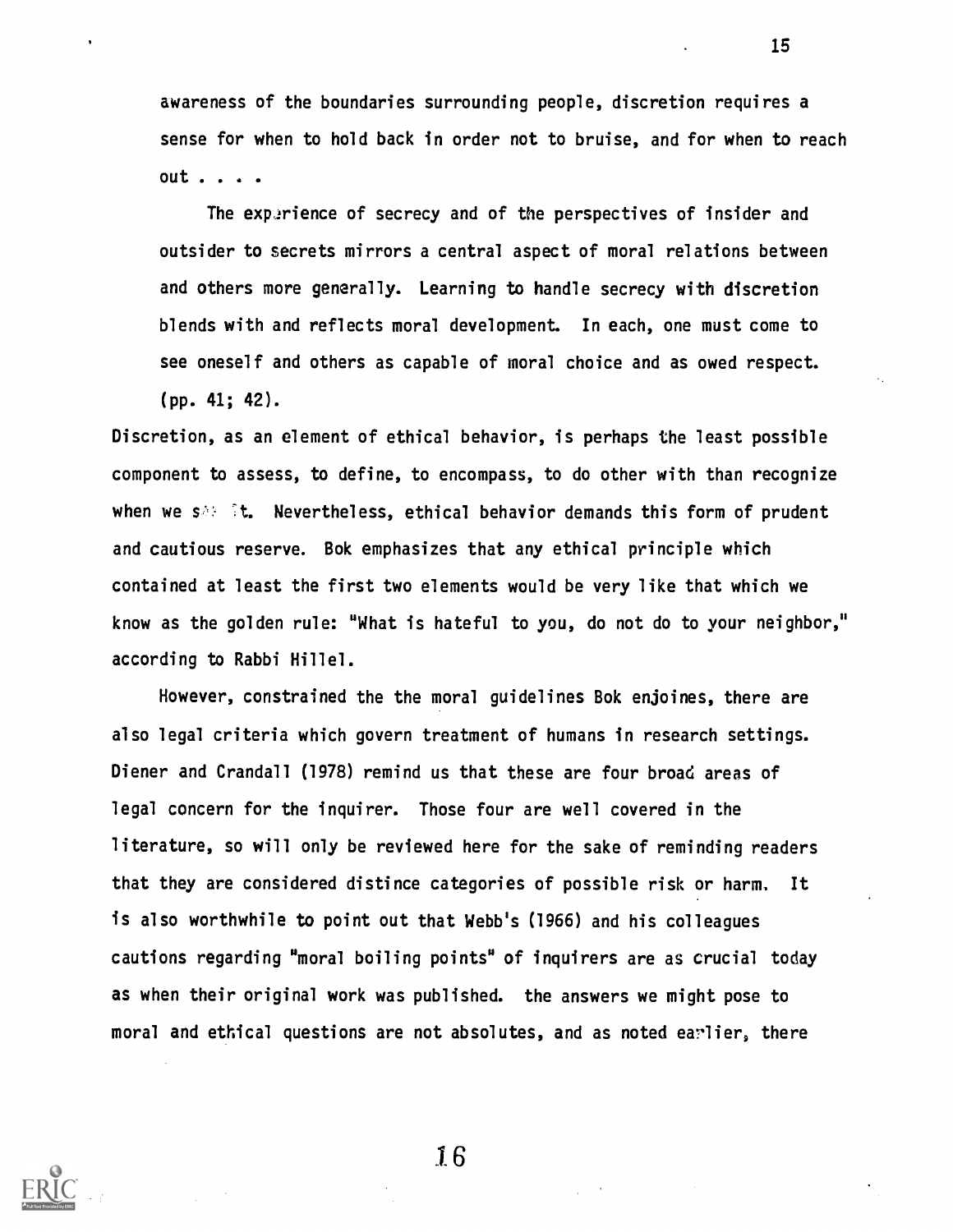is not firm agreement in the social science community about what constitutes "bottom-line" prohibitions. so, for instance, while we might, and do, take a firm stance on the issue of deception (for a series of reasons which we hope will be at least partly explicitly and wholly intuitively clear), others who are involved in similar research endeavors might not share our perspectives. bulmer was quite correct in his assessment that the choices "resist definitive resolution."

The first area of concern has to do with harm. Whether the harm is psychological, psychic, physical, or merely the stress of being at risk, generally accepted principles dictate that subjects (for scientific inquiry) or respondents (for naturalistic or cooperative inquiry) not be harmed or placed in risk of harm, this includes the lawful harm which can result when subjects lose, or are cajoled or deceived into giving up, their rights.

The stories of physical harm done to research participants have been well-documented in the literature; books on ethical considerations in the social sciences are full of such gruesome accounts. We would argue, however, that it is a rare case today where subjects are brought to physical harm. It is much more often the case the participants--or even the targets of social science programs or experiments--are subjected to more subtle psychic harm. For instance, members of disadvantaged groups may be allotted to "control groups" for the purpose of discovering what effects trial programs have. In theory, it sounds like good social science experimentation: group A gets the "treatment" (hardly a value-neutral term in itself), and group B gets "no treatment:' Laying aside for the moment that group a might not desire the treatment, or that the treatment is unresponsive to group A's felt or expressed needs (a problem in non-groundedness), or that the treatment may be

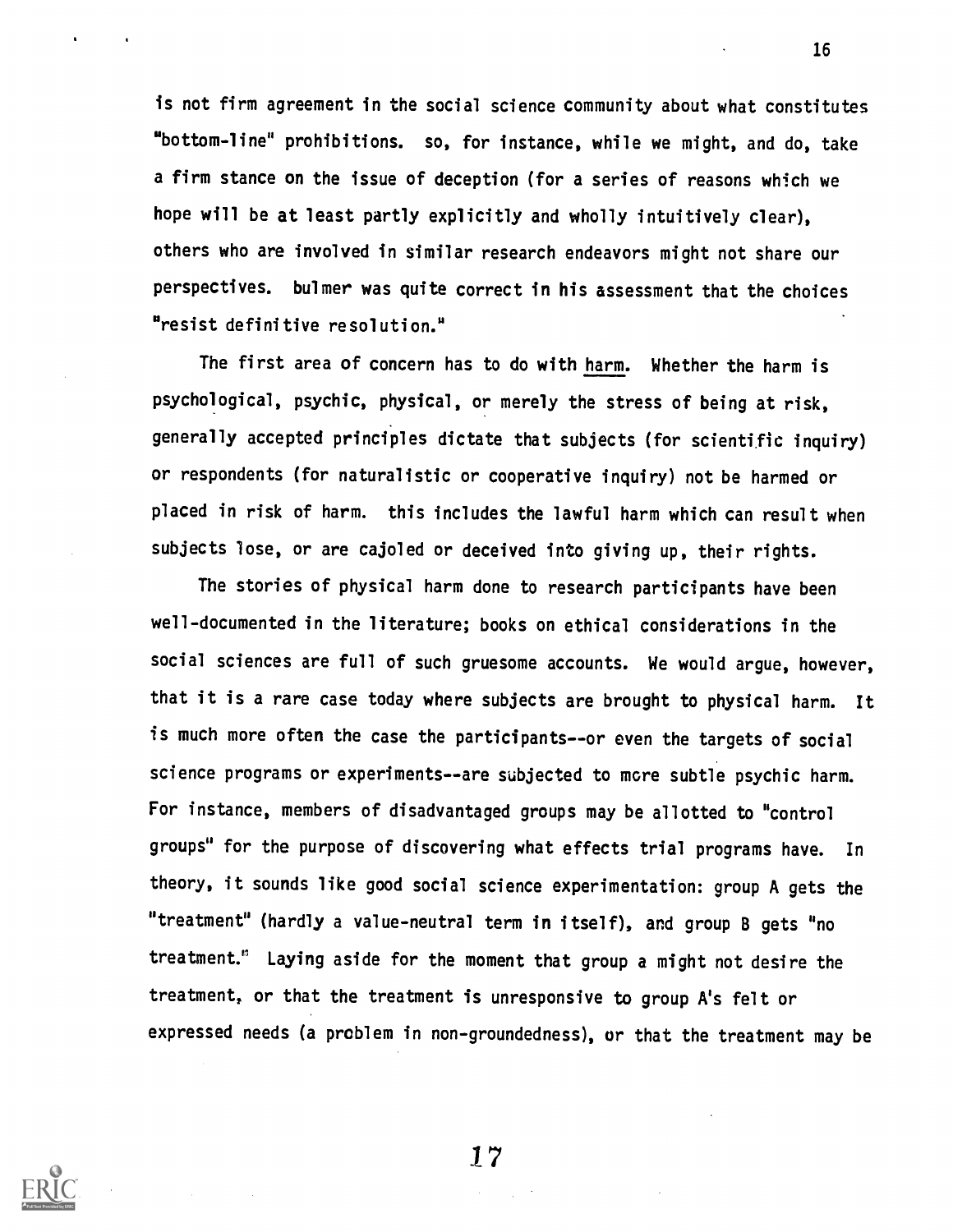delivered in such a way as to deprive members of group A of their rights or simple human dignity, how does social science policy justify withholding a treatment which may be efficacious in addressing some social problem from group B? Group B, upon discovering it was part of a control group, senses its disenfranchisement, understands it has lost the right to self-determination, is angry because it has not been asked for the personal interpretation of its own needs to policymakers, and is rightfully and justifiably irked to be treated as laboratory animals. Social experiments conducted in this mannner thus bring down harm on both target groups: the one for not having been asked what its perceived needs might be, the other for being denied what might have been an auspicious or gainful intervention.

There is a great temptation to label this situation stereotypically by commenting that you can't please everybody all the time, and some people you can't please hardly any of the time. But there is something much more delicate at stake here. At issue is whether, as a society, we wish to address social ills (and the pendulum appears to swing both ways), and how we shall go about designing and delivering interventions to accomplish such tasks. Interventions which attempt, for instance, to renovate neighborhoods that accomplish that end by destroying in intact communities may be viewed by a majority of people (not merely those immediately affected) as not worth the cost. The research on "slum neighborhoods" is a good case in point: when one sees a ghetto as a "slum," then urban renewal serves the purpose of protecting the face of a city; when one understands a ghetto as a closelyknit community, however, with highly articulated social roles and statuses, then urban renewal (in the sense of tearing down houses, apartment complexes and other buildings) is a community-effacing, neighborhood-destroying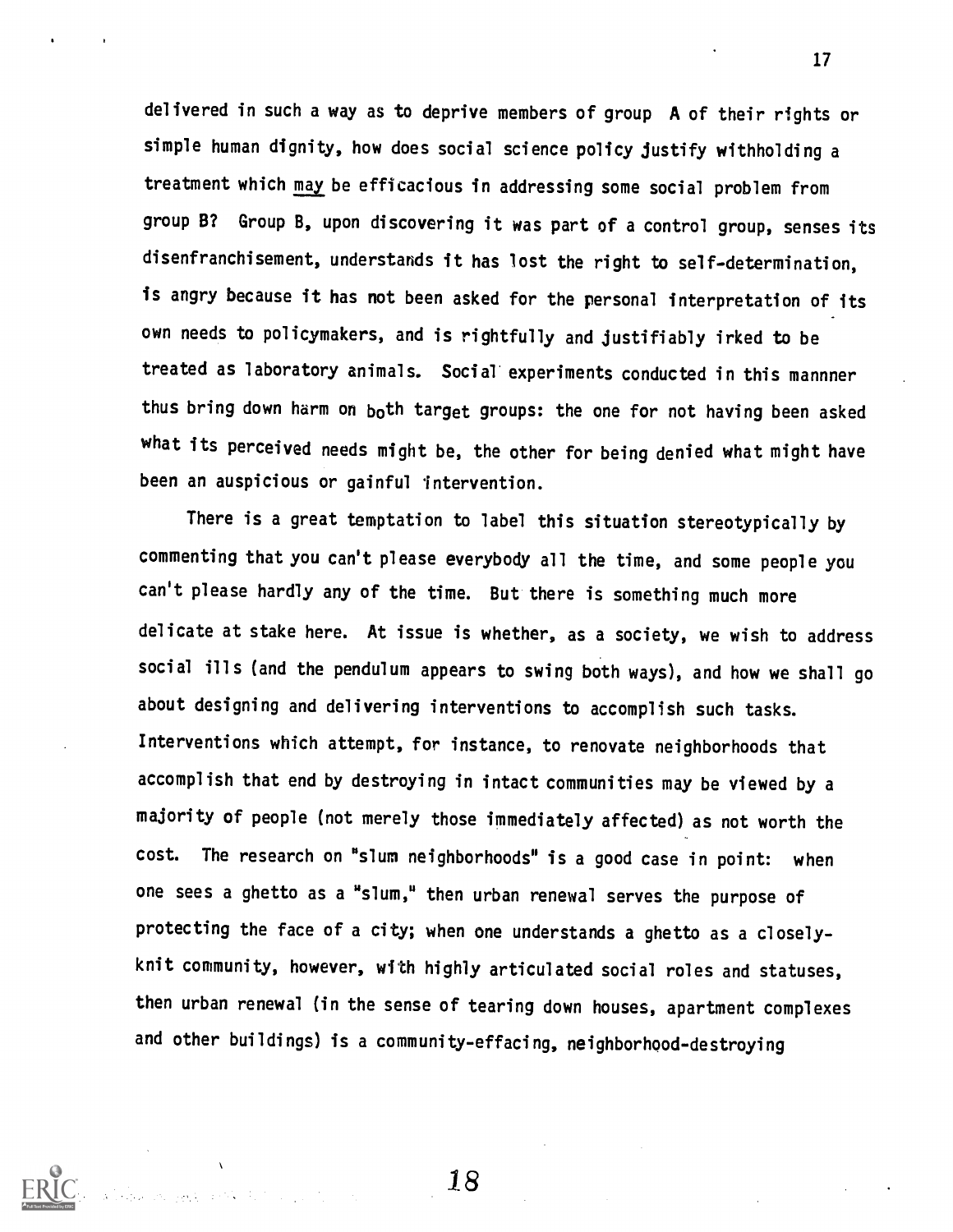policy. The question of whose values are served, or whose values are identified and preserved, is a serious one in light of the potential for harm, especially harm as we have broadened it.

18

The second area of concern is that of informed consent. With federal regulations and published guidelines now available to suggest (or require) which can legitimately be considered informed consent, consent ethics has in place a series of permissions and proscriptions regarding what is considered informed consent, from whom it might be obtained (for instance, in the place of children), and what is reasonably considered informed (that is, how much does the inquirer need to let the potential participant know). The rub here, it would seem, turns on what is considered informed from the perspective of the inquirer and what the participant might consider informed. In many places (universities, for example), only the broadest description of the research project is required to be given to prospective participants. In most cases, this is quite sufficient, as the research intended is not likely to harm (or, for that matter, to benefit) the participants in any foreseeable way. But descriptions of research projects can sometimes (and have been) rather deliberately misleading; and there is the 'moral boiling point' problem of whether or not, in the interests of not "biasing" the research results, whether or not participants may be deliberately misled or deceived. Clearly, if respondents or participants are deceived then the criterion of informed consent has also been violated, since one cannot make an informed decision regarding participation if one is a sled regarding the purposes of the research.

Indeed, the third concern for Diener and Crandall (1978) is that of deception. Is it morally permissible to deceige prospective respondents or

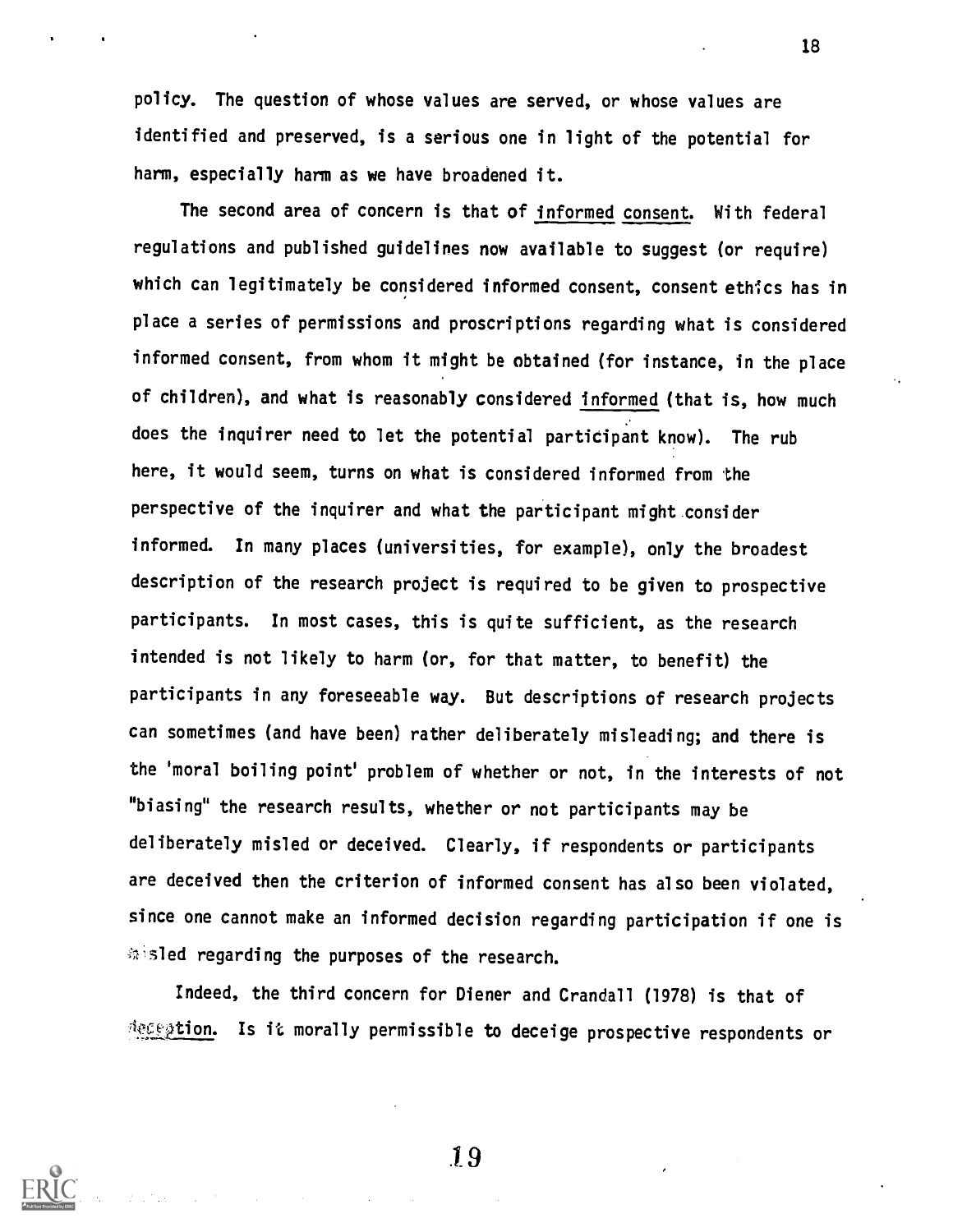participants regarding the nature of the inquiry undertaken? Bok (1979) has analyzed multiple reasons why people defend lying or the intent to deceive. First, she contends, researchers defend the right to lie in order to avoid greater harm. Such lies are often told to the sick and dying, often with the justification that knowing the truth of one's condition would cause the victim more suffering, more anguish, or, occasionally, to die even more swiftly. But the recent work on death and dying (see, for instance, On Death 1ying, by Elisabeth Kubler-Ross, 1969) suggests that such lies on, the set of pervert or thwart the natural process of coming to terms with death, and that as such, they serve neither the terminally ill or their anguished families. Primarily, such lies serve mainly to "protect" physicians and nurses from having to deal with phases of anger, denial grief, and serene acceptance of inevitable physical processes. In that light, they are hardly defensible lies.

A second reason often promulgated for lying is the provision of some benefit or social good. In this instance, the structure of the lie revolves about "the interests of science" (please note that such a phrase is heavily freighted with the positivist constructions regarding the search for "truth"), or "the public's right to know." The search for understanding (notice we do not use the term "knowledge") of the social and natural world is most assuredly a worthy end. It is also the case that Jack Douglas's admonishment regarding how much really "shady stuff" is going on in the world is probably a good reason to continue to support the public's right to know. But there are some problems with each of these excuses for lying. In the first instance, the phrase "in the interest of science' covers a multitude of sins. Science is too broad a term to accept carte blanche;

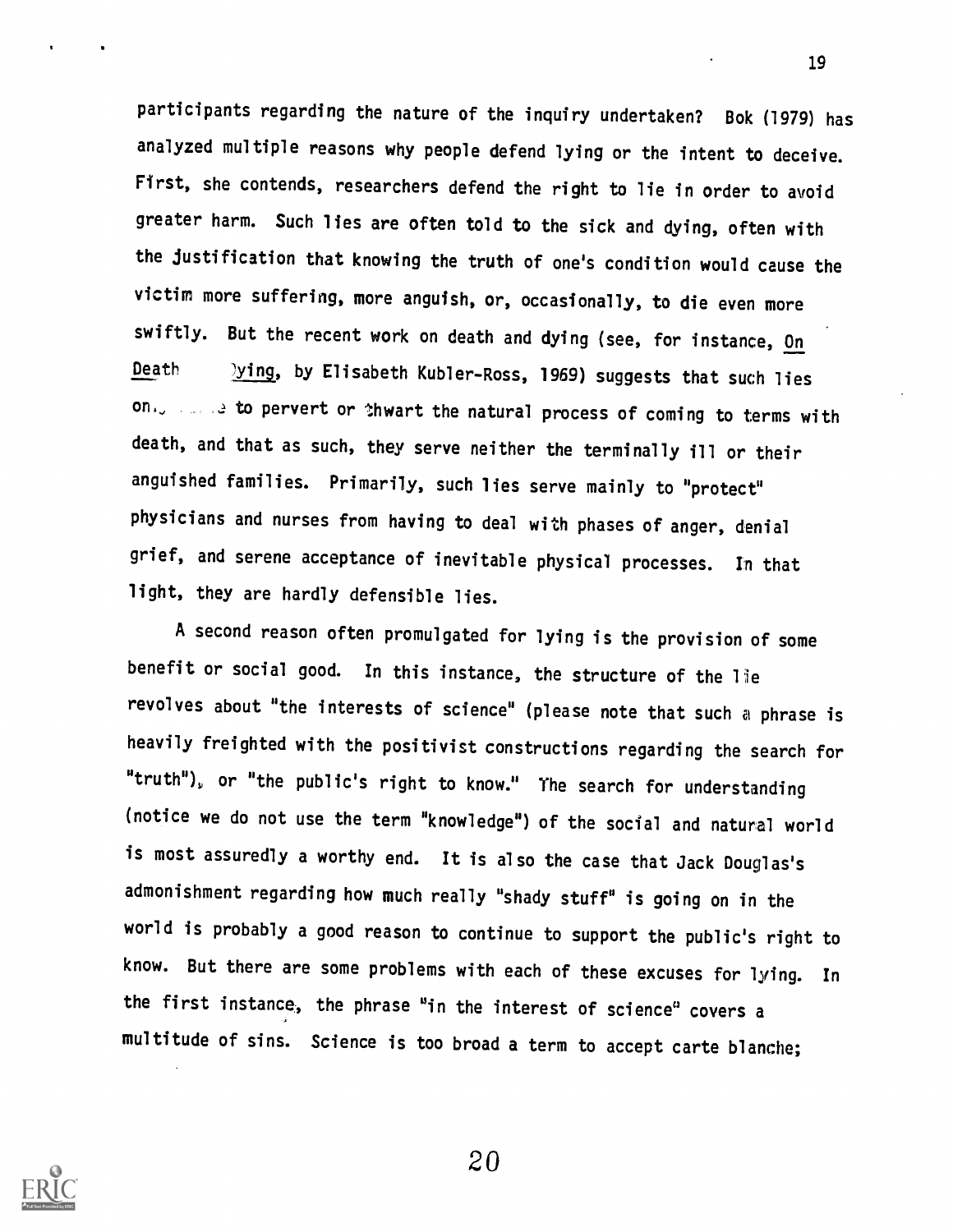whose science? operating under whose value system? with what safeguards? And are we talking about the social world, or the natural world? Or is it some mix of the two, as in the case of recombinant DNA research, which opens the possibility of creating new organisms to accomplish certain desired tasks (for instance, a microbe which will "clean up" oil spills), or repairing (or utterly altering) genetic structures in all of the animal kingdom. It is counterintuitive to suggest that each new "advance" in the natural and physical world makes life easier for all mankind. To the contrary, scientific "advances" often catch society with its moral, ethical and philosophical pants down. What we can do medically, technologically and genetically has far outstripped our careful and considered opinions about what we should be doing.

Equally tragic, the public's right to know--on its face, a wellintentioned and worthwhile social goal--has created problems of its own. The daily dose of war served up on dinner-hour television--served up both live and dead from war-torn Vietnam--is credited with creating the conditions for a massive public resistance to the war effort itself. It the interest of the public's right to know, public opinion was slowly and with grim persistence, unalterably reversed. The first really big media war created the conditions for its own extinction. Horrified by the destruction which seemed not, in fact, a world away, and finally mobilized by the spectacle of seeing its own children shot as they protested the injustice of such a war, the American public repudiated the war. The public surely had a right to know, but its reaction to what it began to know created a wholly unexpected and unwelcome response, not only for the administrations responsible for the war, but also for those who fought it, the veterans.

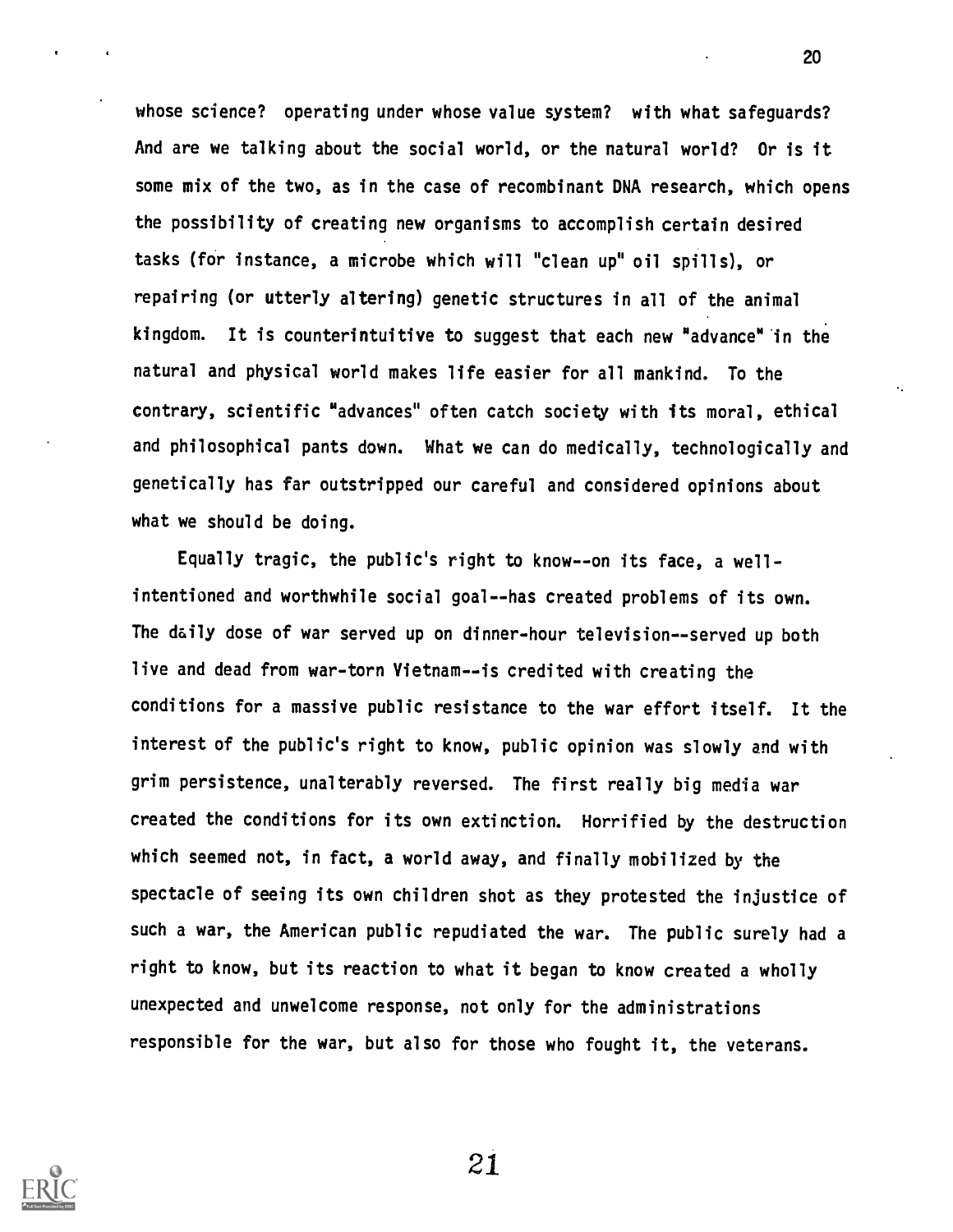The public's right to know can serve as a two-edged sword, even for those who adamantly believe they are serving quite another cause.

Bok (19 ) also contributes a third justification often used for lying, that which serves the interests of fairness. Those lies, it is often demurred, allow some segment of society to redress a wrong, to right an injustice (the Robin Hood motivation), to punish someone whom society seems culpable, or to protect someone's privacy. It is difficult to know how a lie ultimately might redress a wrong (on the theory that two wrongs do not finally make a right), but it is somewhat easier to understand how some kinds of social lies can protect the privacy of individuals. It is under this very dictum that researchers and scholars "change the names to protect the innocent" in their final reports. The minor alteration of names, place descriptions and the like allow for the publication of research results without the general public's knowledge of the exact research site (in most instances). Such lies, to the extent that they do not warp the results and conclusions, are a part of the social contract of the research community, and few take exception to such a lie. In fact, it is considered de riguer in social science research, just as we allow--by common consent--police cars to remain unmarked in the interest of serving the larger social good of trapping those who would speed on the streets and highways.

The fourth justification for lying, Bok says, serves the larger end of maintaining veracity, whether front or face, or of protecting the truth (although, once again, it is hard to see how a lie can, in any logical sense, protect the truth), for the sake of a theory (also unjustifiable, since theories are built on the possibilities of disconfirmation), or for the sake of undoing a false impression about a field (one wonders whether the original impression were quite so false in the first place).

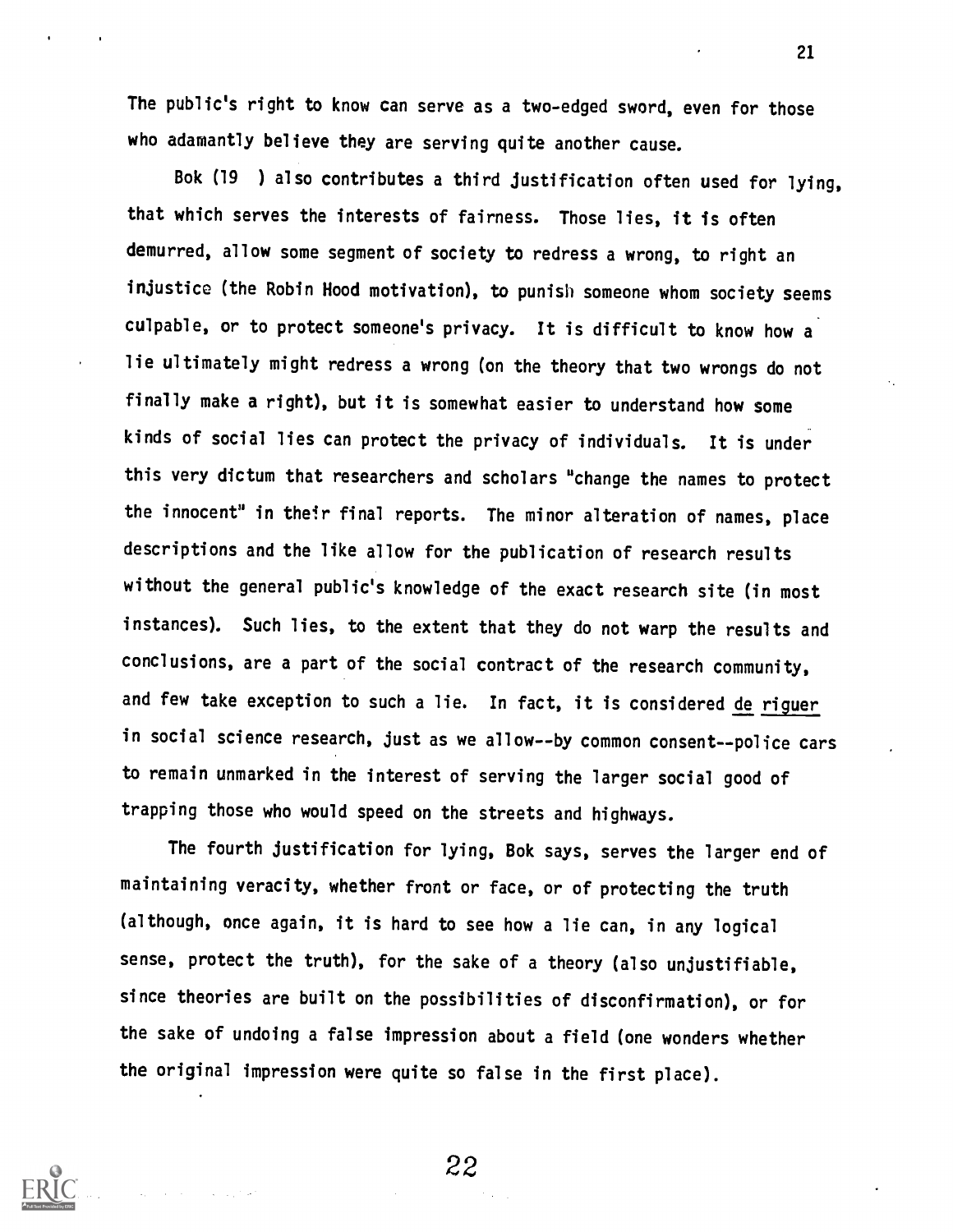The fourth area of concern is for the privacy and confidentiality of research subjects, respondents or participants (depending on which paradigm is operant). As in the case of informed consent, federal guidelines and regulations promulgated recently have stabilized the boundaries of some of the more glaring concerns. But today's answers will not service tomorrow's questions, and the high technology transfer of information via computer networks will necessitate new guidelines possibly as early as yesterday. In the meantime, the general rule is that individuals are entitled by law to privacy with respect to their persons and information about themselves which they would not want in the public domain (although certain public persons- such as politicians, entertainment people, and others who have brought themselves under scrutiny--appear to have fewer rights, under recent rulings by the courts), and they are entitled to have certain records about themselves remain confidential (records such as medical claims, grades, scores on school-administered tests, and financial records, to name a few), and be released only at the owner's permission. The linking of computer and information banks across the country has made this right a problematic one to enforce. Credit data in particular is relatively easy for financial agencies to glean; the advent of credit cards and national credit check agencies has virtually insured that financial data may be shared among those with the "keys" to the banks in the twinkling of an eye. Nevertheless, in the face-to-face contact which is usually established between the naturalistic inquirer and the respondents to or participants in his or her research, privacy and confidentiality within the limits of human guarantee are to be expected and honored. To do otherwise constitutes a violation of the principle derived in the first part of this chapter: it robs

23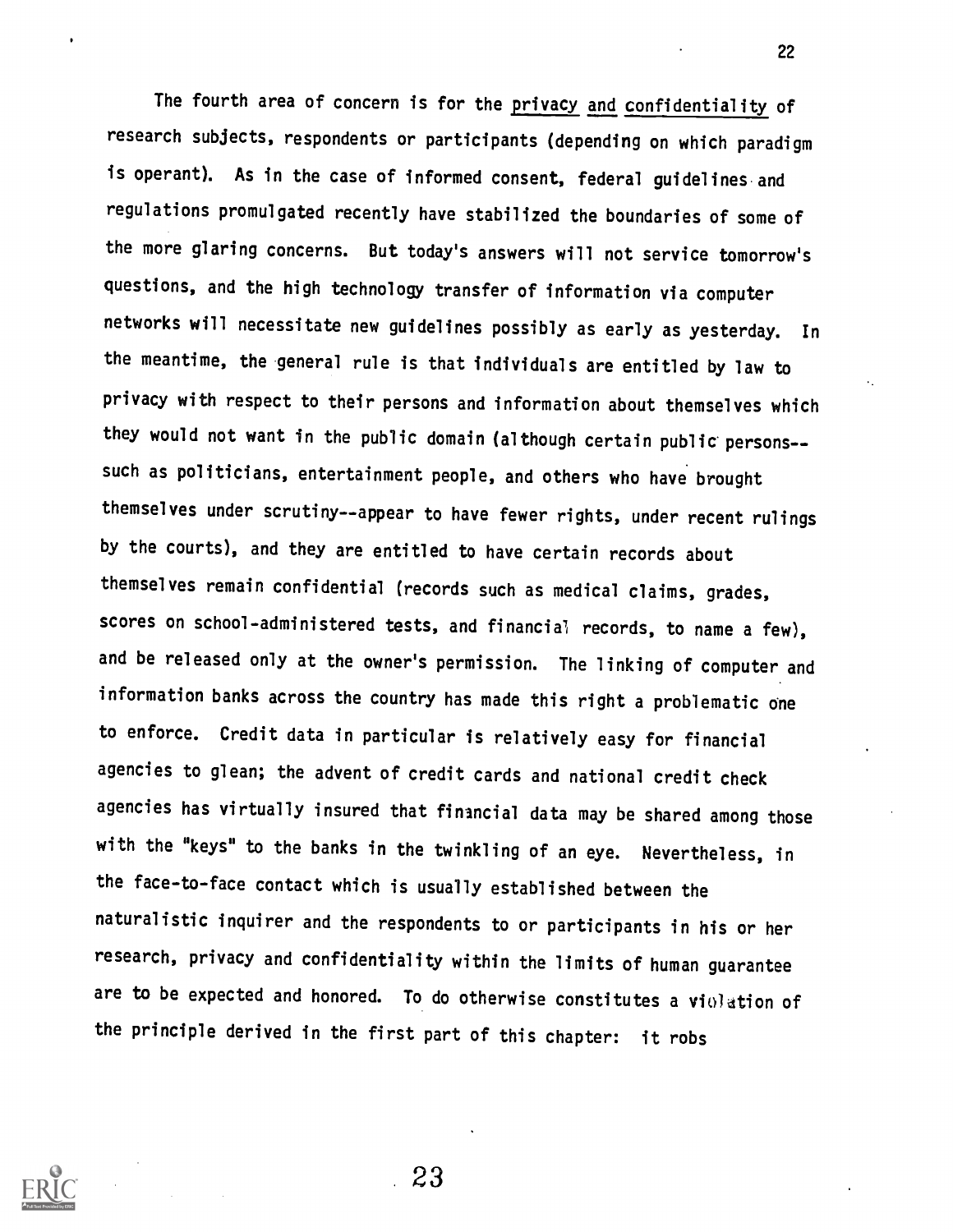participants of their dignity, and subjects them to loss of privacy and possible (of not actual) harm.

The foregoing four areas of concern--harm, informed consent, deception and privacy and confidentiality--represent potential unethical behaviors with respect to respondents and participants in research. There are also issues which surround unethical behaviors by scientists toward other scientists, or toward their own professions or disciplines--in short, behaviors which do not necessarily bring harm to research respondents, but which bring discredit to other members of their profession. Those behaviors include, but are most assuredly not limited to: reporting of false or "fudged" data, reporting of work which is not one's own, theft of the results of other researchers' work, and the like. The assumption that we make, however unjustified, is that such unethical conduct will at some time or another come to light. In traditional and conventional inquiry, instances of the first behavior come to light when research cannot be replicated by other scientists attempting to confirm findings. Unfortunately, the emphasis on de novo research, research which breaks new ground rather than confirming or disconfirming older research, has tended to shield researchers from the careful, sometimes plodding and painstaking work which is required for verification or disproof. In naturalistic inquiry, the confirmability audit should offer some redress against counterfeit researchers, but experience with the audit is limited, and like replication in scientific inquiry, it is likely to be rarely undertaken, even in the service of authenticating results.

In any event, we are less concerned with unethical behaviors perpetrated by individual scientists against members of their own community (although that is a serious problem) than with the inequities inflicted on



24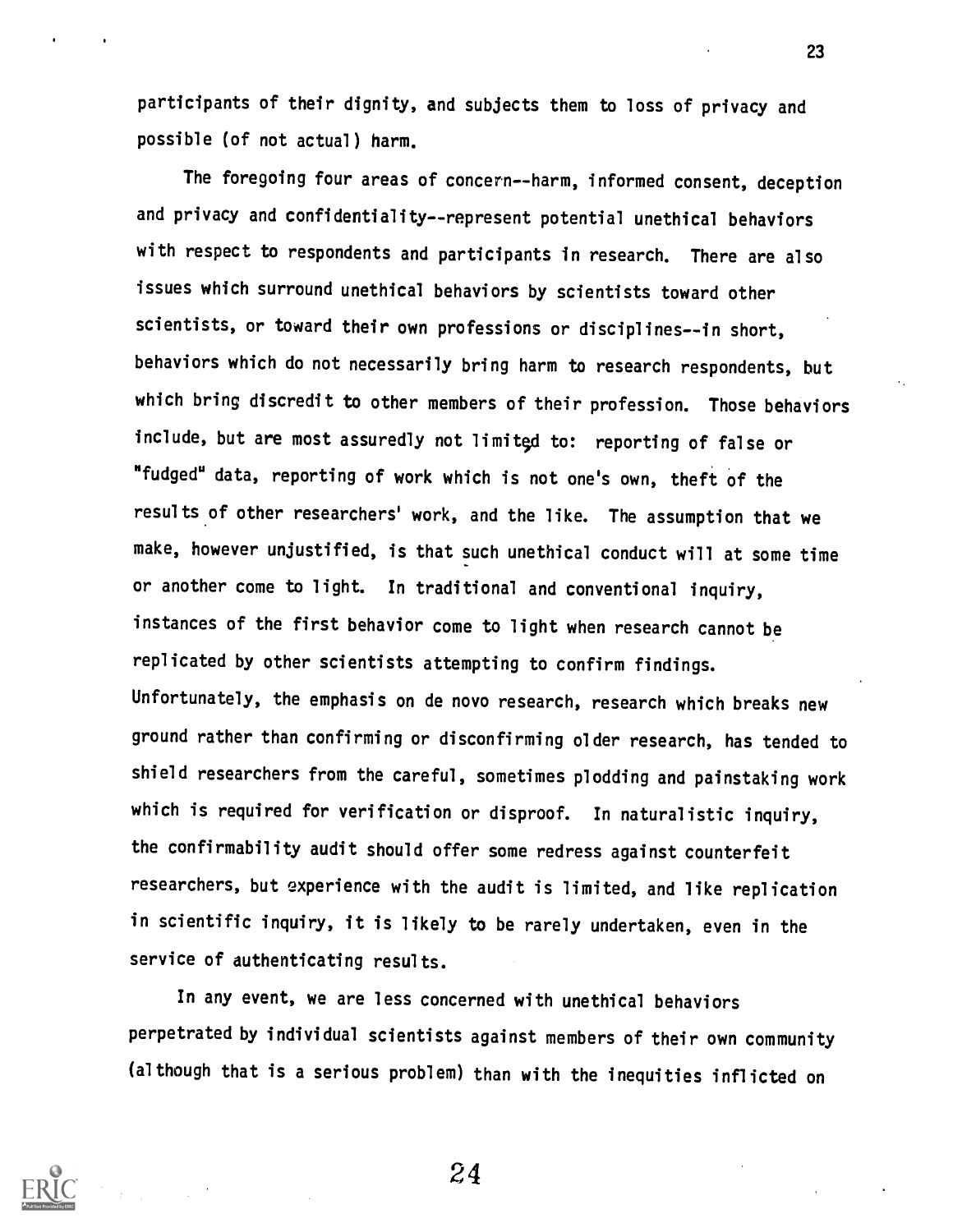hapless research participants. The possibilities of crimes against the rights and dignity of individuals appear to multiply faster than citizens can find means of redress. Therefore, the responsibilities for maintaining an ethical posture like that of Caesar's wife still remain with men and women of conscience who are trained social scientists. With them rests the responsibility to avoid, if possible, untoward consequences of their research activities.

# How Do We Avoid Unethical Behavior in Social Science?

Given the moral guidelines promulgated by Bok (19 ) above, and the legal issues explicated by Digner and Crandall (1978) in the foregoing section, how do we confront or sidestep the problems engendered by positivist social science?

The simplest answer is to move to the contending alternative paradigm for social science research.

A legitimate question would be: how does that help us to avoid the desperate quicksand of troubles inherent in the positivist terrain? the answer is equally straightforward. The problems suggested above have two dimensions: the warrant to deceive embedded in the injunction for the conventional scientist's search for truth, to wit, deceptive behavior is justified when and if it leads to greater knowledge of social reality, and if it provides for the protection of human subjects; and human subjects, for the purposes of social science inquiry, may be in whole or in part treated as "objects° of the scientist's investigations. Naturalistic inquiry avoids both of those pitfalls, and in the process, responds to criticism from both the social science community itself, and from social scientists who wish to work within another paradigm for inquiry (cf. Reason & Rowan, among others, 1981).



25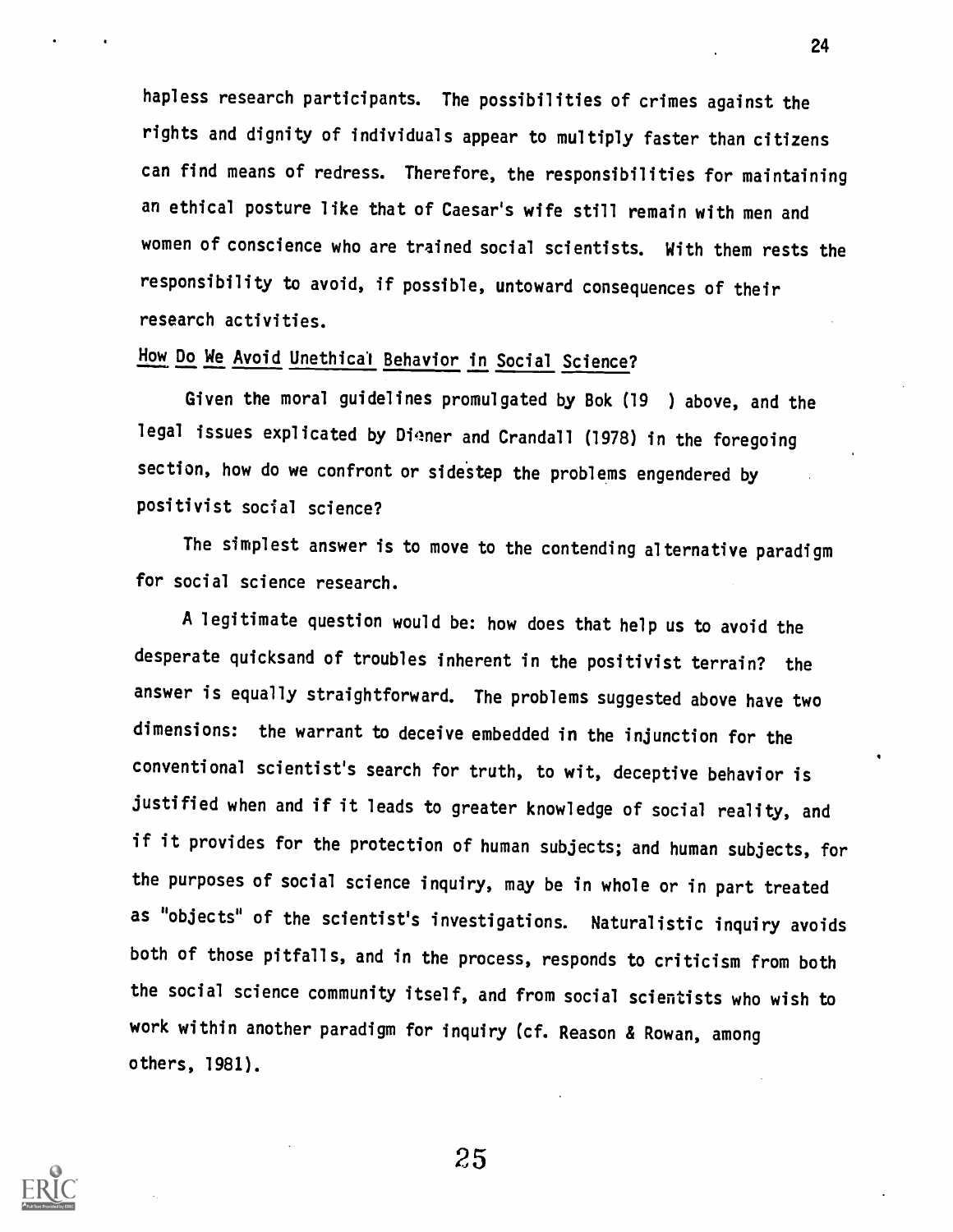dawalistic inquirers respond to these problems in two ways. First, naturalists hold that there is no "reality" out "there;" that social realities are social constructions, selected, built and embellished by social actors and individuals from among situations, stimuli and events available to them. As a result, the naturalist is not interested in pursuing some single "truth" (which s/he does not believe exists, in any event), but rather is interested in uncovering the various constructions held by individuals and shared, occasionally, among members of stakeholding groups in a social context. These constructions represent the ' 'anings attached to events, situations and persons by human beings in ir effort to impose order on social phenomena. In that sense, the constract ans are intensely personal, idiocyncratic, and consequently, as plentiful and diverse as there are persons to hold them.

25

In confronting the axiom that there is no single truth, but rather multiple, divergent and whole-cloth constructions, the naturalist is illserved by engaging in deception. Deception merely serves to confound the participants in research, who become at a loss as to what kinds of responses the naturalist needs. Since it is the constructions themselves which are of interest to the naturalistic inquirer, and since deception serves only to obfuscate the naturalist's search, the naturalist seeks to avoid deception. Suddenly, deception ceases to eliminate supposed bias and contribute validity, as it supposedly does in conventional inquiry, and begins to frustrate the very search it has been intended to aid. If the inquirer is interested in constructions, then it is pointless to lie to and deceive respondents. One cannot "discover" individual and group constructions if individuals and groups do not understand the point of the research.

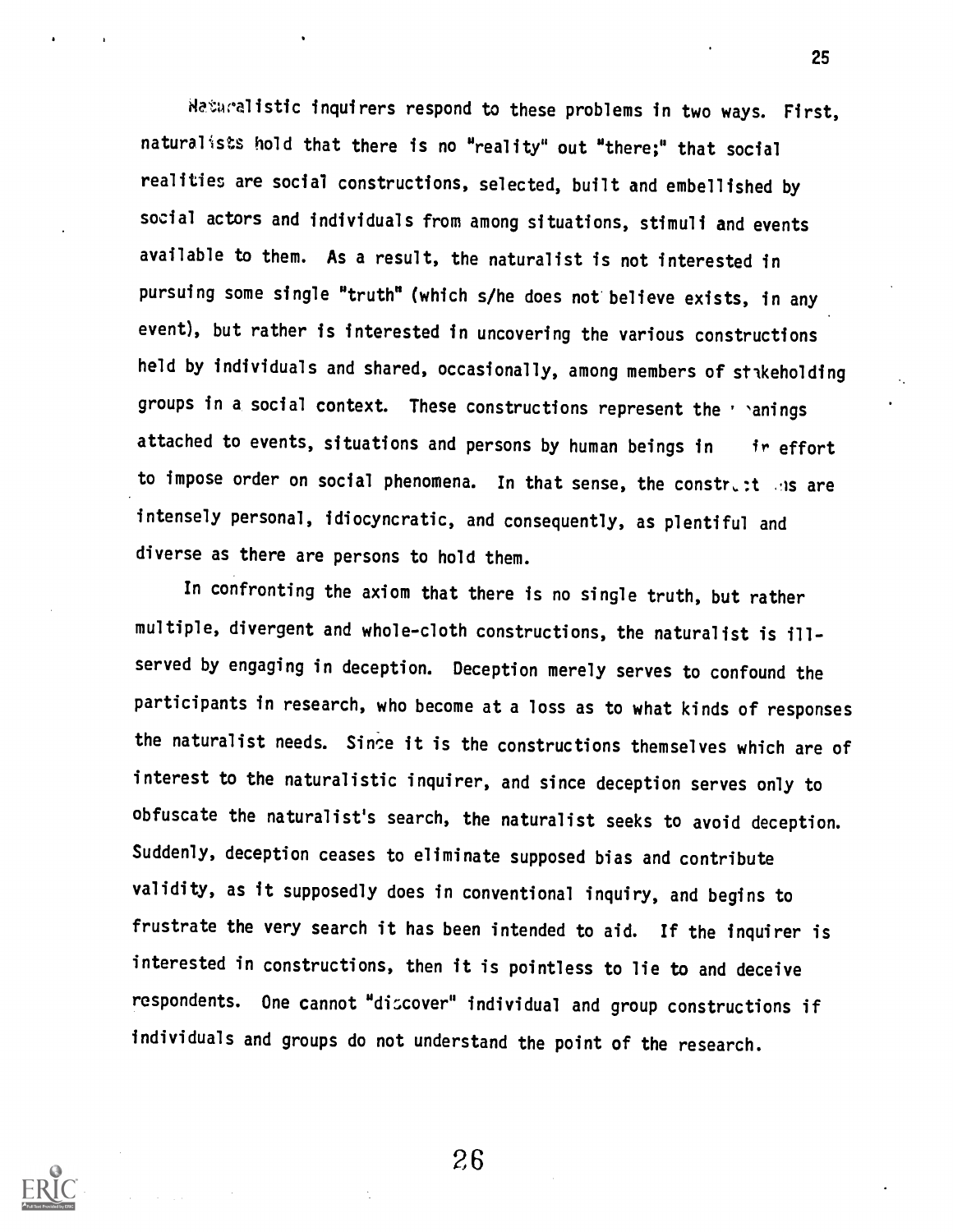The second way in which naturalistic inquiry thwarts the mandate to deceive granted by conventional inquiry is in the special relationship implied by the interaction between the inquirer and those inquired into. Naturalists reject the idea that the researcher-researched relationship ought to be objective and distanced. The relationship between the two is monistic, rather than dualistic. It is furthermore a relationship between equals, built on mutual respect, dignity and trust. It is entered into as what Reinharz (1978) calls a "lover model" (mutual exchange and regard) rather than as what she called the "rape model" (researcher takes what s/he wants and leaves).

If scientists have no license to treat others (usually, their subjects) as "objects," then a wholly new relationship must be forged. That relationship has to be built on the basis of mutual exchange, the preservation of human dignity, privacy and confidentiality, and joint negotiation of research purposes, stratagies and interpretations. This means nothing less than the form of inquiry which is increasingly termed "collaborative" or joint inquiry (Reason & Rowan, 1981), wherein the researched become co-equal partners in the research effort, and where they have equal say in the interpretation and distribution of results of the inquiry. The power of agency and the locus of control never leave the province of the researched, and their decisions regarding the information about them (and the real or possible harm that such information might bring to them) remain theirs to negotiate in the present and the future.

Bo suse of these two axiomatic beliefs--that reality is not a singular entity, warranting some possibly deceptive search for its nature, and that human beings interact to produce knowledge, and respondents may not be



27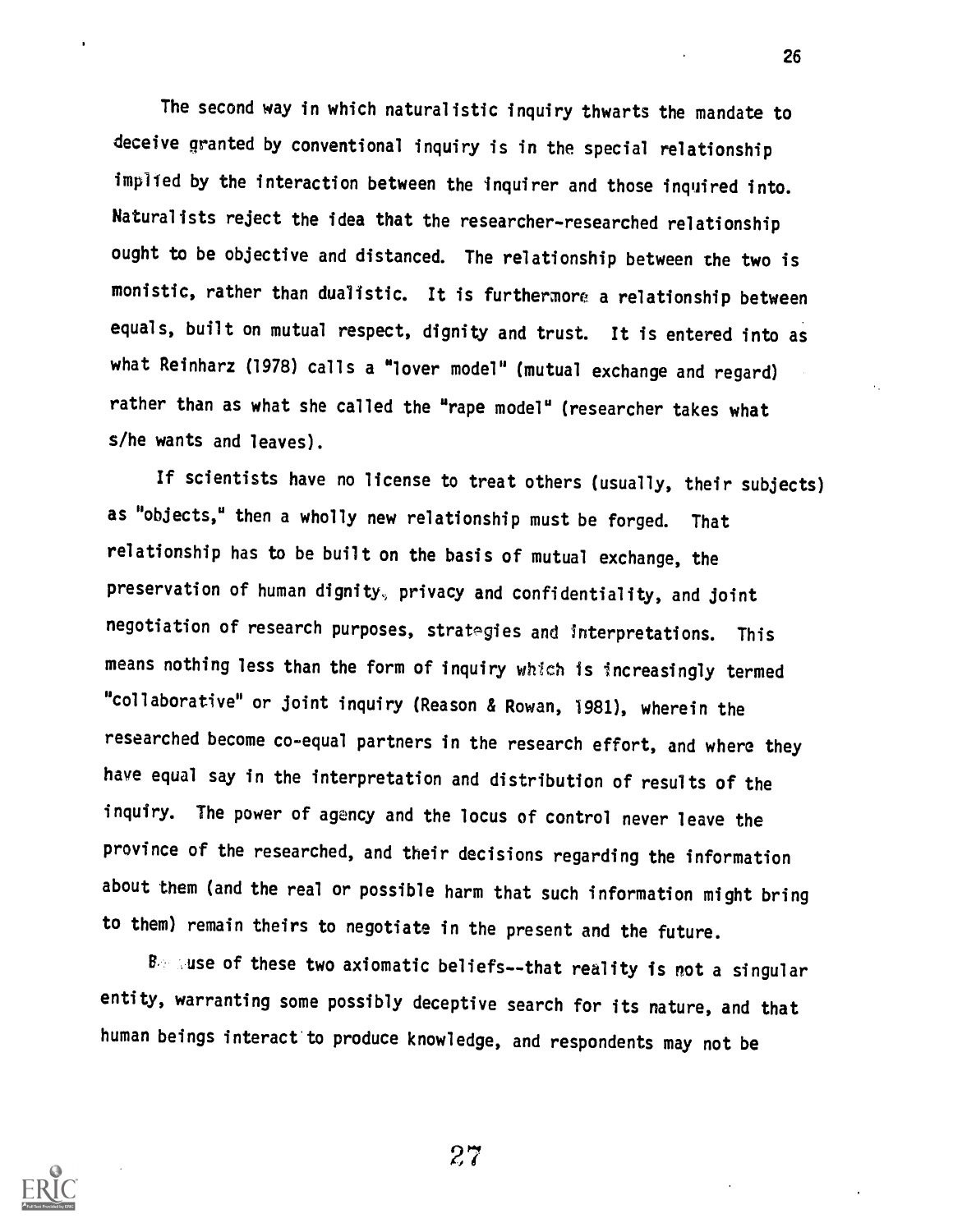treated as objects--naturalistic inquiry demands that no deception ever be employed in the service of social science research. That does not mean, however, that there are no problems resulting from utilizing naturalistic inquiry as a paradigm for research.

Among those dilemmas (and we have by no means identified or dealt with all of them) are the special nature of intense, face-to-face contact with participants; the difficulties with maintaining or preserving confidentiality and anonymity; the relationships of trust which may or may not be built, and which may have to be constructed in very short time frames; the powerful pressure for completely open negotiations in light of anonymity, confidentiality and privacy difficulties; and the framing of the case studies themselves--what should be included and what excluded, given the wealth of data, the dearth of time, and fiscal constraints. Each of these deserves some mention, although the treatment will necessarily be incomplete,

# Face-to-Face Contacts

Since naturalistic inquiry depends on the recreation of respondents' realities, gathering and testing those realities necessitates human instrument, person-to-person data collection (Guba & Lincoln, 1981). Dobbert (1982) contends that

humans are polyphasic learners who absorb information both coded and uncoded, implicit and explicit, intended and unintended, through simultaneous multiple modalities--the olfactory, auditory, visual, kinesthetic, tactile, positional, cognitive, and emotional ones; and with the ethologist . . . that humans are primates who learn through exploration, manipulation, activity and interaction. (pp. 14-15, emphases added)



28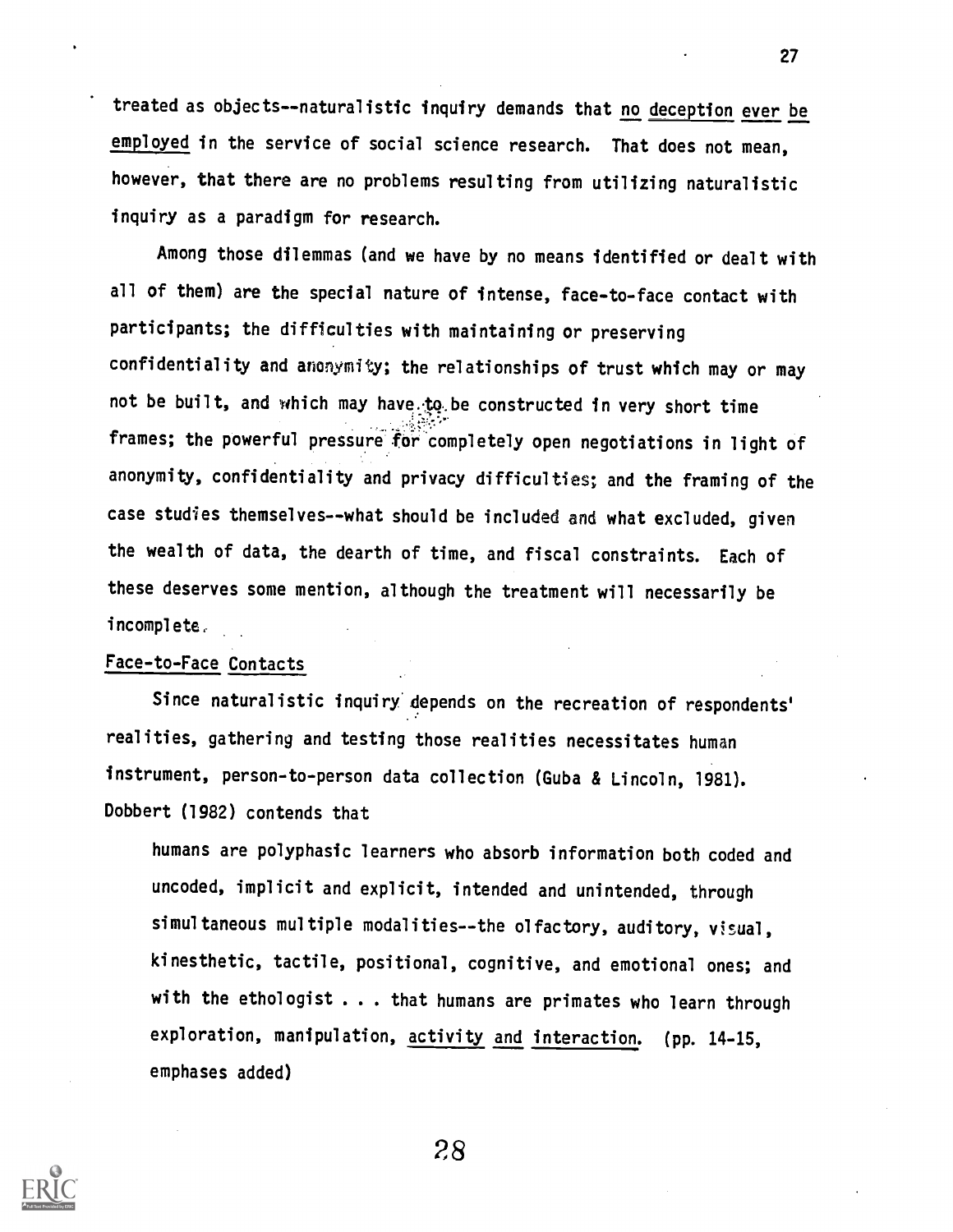This activity and interaction, however, places both researcher and respondent in jeopardy. That jeopardy revolves about the highly personal relationships which are built as each gives, takes, shares and teaches the other. Such highly personal interactions create vulnerability as knower and known exchange roles, barter trust, and reconstruct identities.

The inquirer faced with conventional questionnaires never confronts this frightening risk of knowing and being known; nor do his research participants need to provide him or her with slices of their lives. There is a protection in the instrument which lies between traditional scientific inquirers; there is little protection when the instrument is the inquirer. The unarmed and accessible human in touch with the unarmed and accessible participant is an encounter fraught with every possibility from human interaction.

# Anonymity, Confidentiality and Privacy

Although the naturalist is under the same rules and regulations as the conventional scientist, he or she may find particular difficulties in maintaining the anonymity or privacy of research participants. Guba and his colleagues in fieldwork found this to be exactly the case:

It is the nature of naturalistic research and the case study reporting method that both are more susceptible to breaches of confidentiality and anonymity than conventional inquiry. Most naturalists are therefore very sensitive to the ethics involved and may go to extraordinary lengths to protect respondents and sites from discovery . . .it seems to be well established that respondents have a right to privacy, and, if they give up that right in the spirit of cooperation with the researcher, they at least deserve as much protection as the researcher can provide.

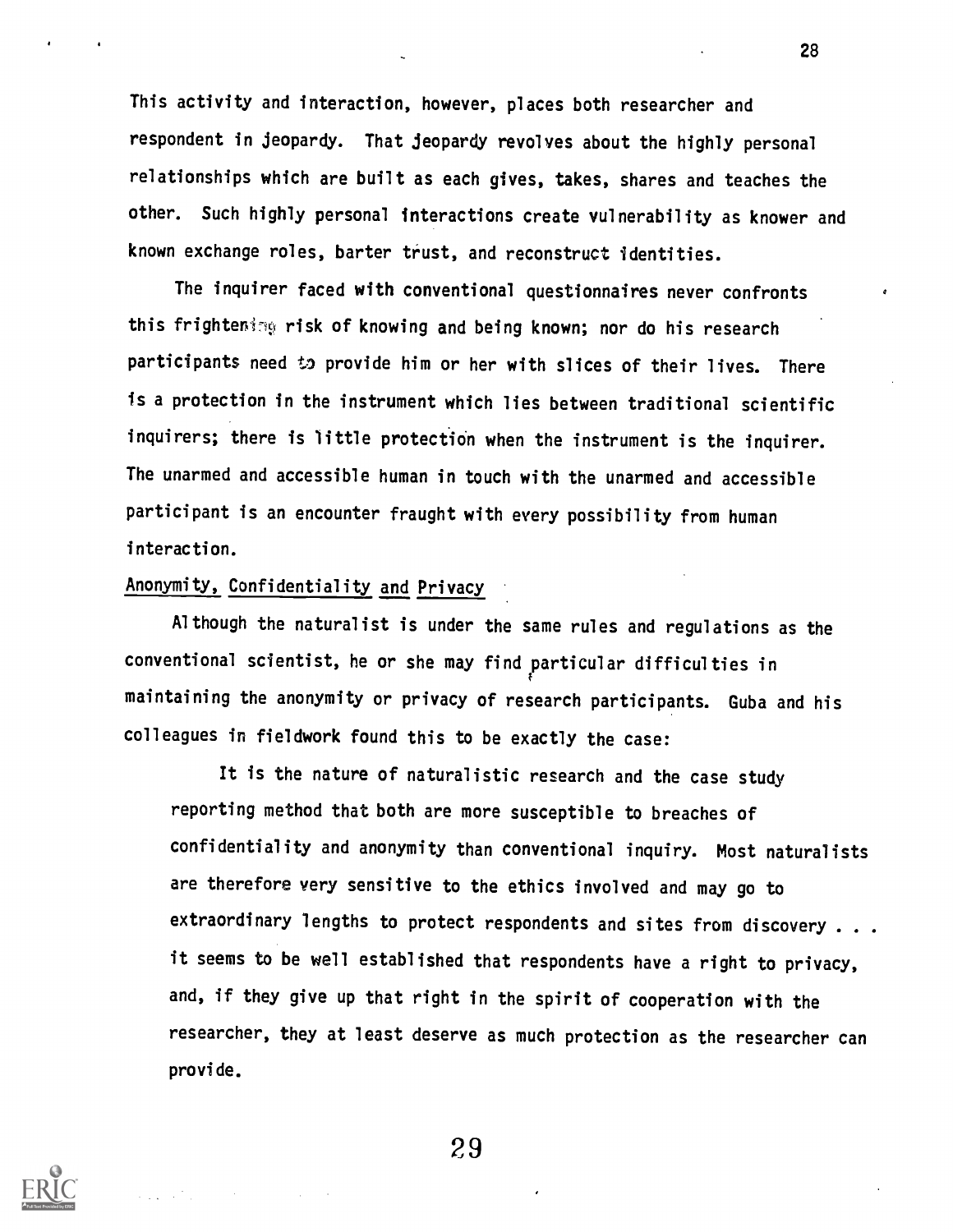As we have seen, such protection must be difficult to extend and impossible to guarantee. Even if all the names and places and dates are changed "to protect the innocent," it is quite likely that other locals will be able to pinpoint the agencies and parties involved. And that breach of confidence may have the most serious consequences of all, for it is these other locals who may be in positions of authority or influence with respect to the research participants, and thus may have the most powerful sanctions to apply (Guba,

Knowlton, Skrtic, 1984, pp. 111, emphases our own). As we have made clear earlier (Lincoln & Guba, 1985), one of the procedures for establishing trustworthiness is the member check. Research personnel continuously test data and interpretations with members of the groups from which data are solicited. While researchers can be scrupulous in not revealing actual sources for data (those data may have been collected from other members of the same stakeholding audience), nevertheless expressions or particular views may be recognized as coming from only one or two possible sources. As a result, confidentiality or anonymity may not be able to be guaranteed. As a result, the trust relationships which are built must necessarily be negotiated with full disclosure of the risks which respondents are taking.1 Every effort can be taken to disguise the words of

lIndeed, in the study to which reference was made earlier, the researchers questioned the extent of the trust relationships which had been built, not because of violations of ethics, but simply because of the brief visits necessitated by contract provisions. Thus, normal levels of community acceptance which might be expected in a full-scale anthropologically-oriented study were probably not achieved.

3 0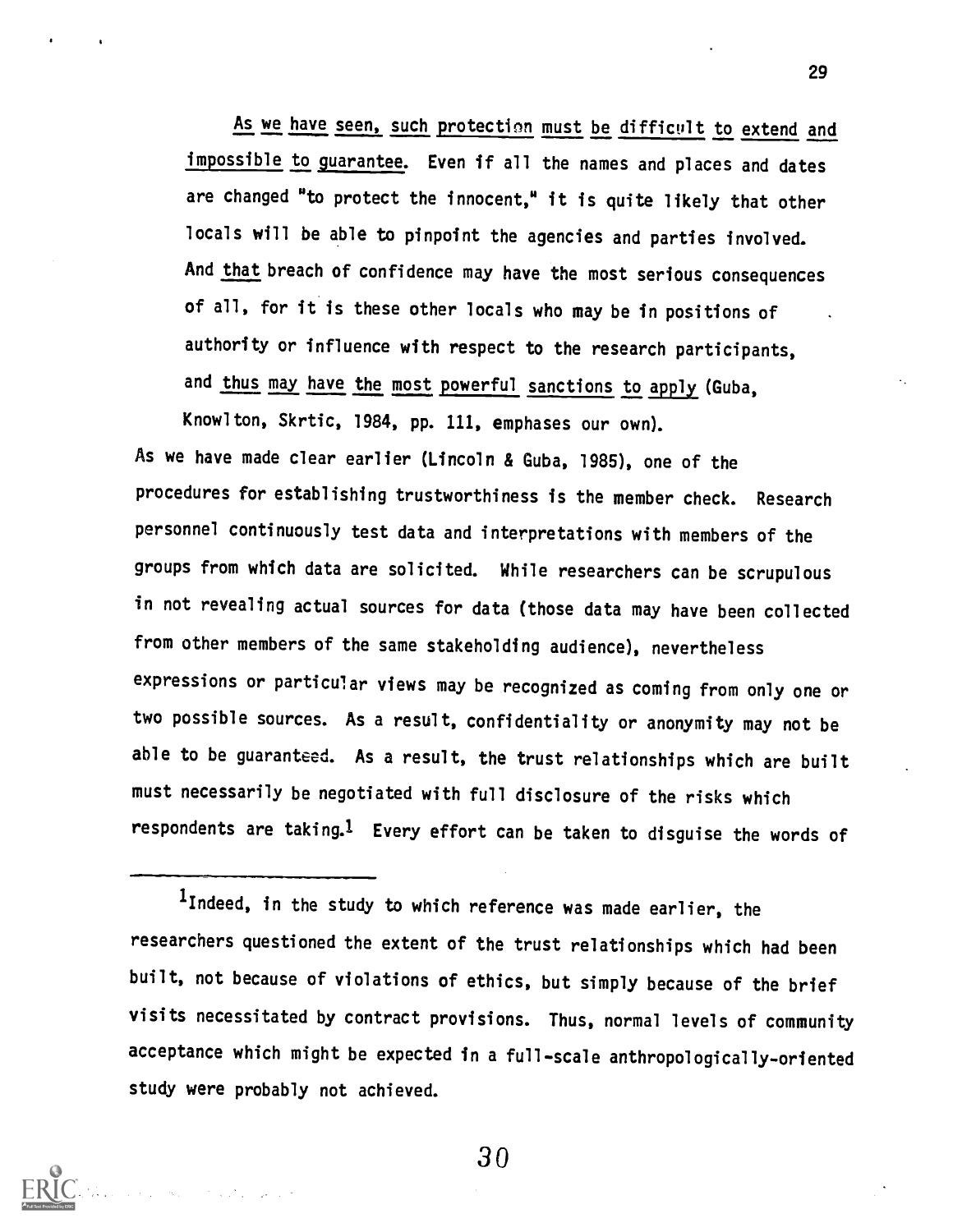singular commentators (who may have extremely idiosyncratic interpretations), but locals who are familiar with the viewpoints of others ir the community under study may be able to identify others whose viewpoints are well knowm.

### Trust and Negotiation

Honest trust between mature adults is only built over time, and we are mindful that some larger, multi-site studies may try to capture broader understandings at the expense of more intense and deeper interpersonal relationships between researchers and their participants. For this reason, social scientists need to elicit the fullest cooperation from those in the context. Achieving this (if it is achievable, in light of the very human need to present oneself at one's best) demands forthrightness, clear and fair explication of the purposes of the research, and authentic presentation of the researcher's self. Normally, self-revelation is accomplished over time and occasionally with great difficulty. Some projects, however, demand such efforts in small segments of time and hence produce intro- and interpsychic efforts on the part of researchers and researched alike. It is not impossible to accomplish good rapport in a short time; it is, however, costly (in psychological terms) to both parties to the research. Researchers cannot, in short time frames, afford the casual contacts which permit trust to build over time and participants cannot afford to be misled about the intents and purposes of the research. The normal constraints of doing fieldwork relying on the human instrument become attenuated if time frames are collapsed, hence the need for powerful self-awareness before entering the field.

30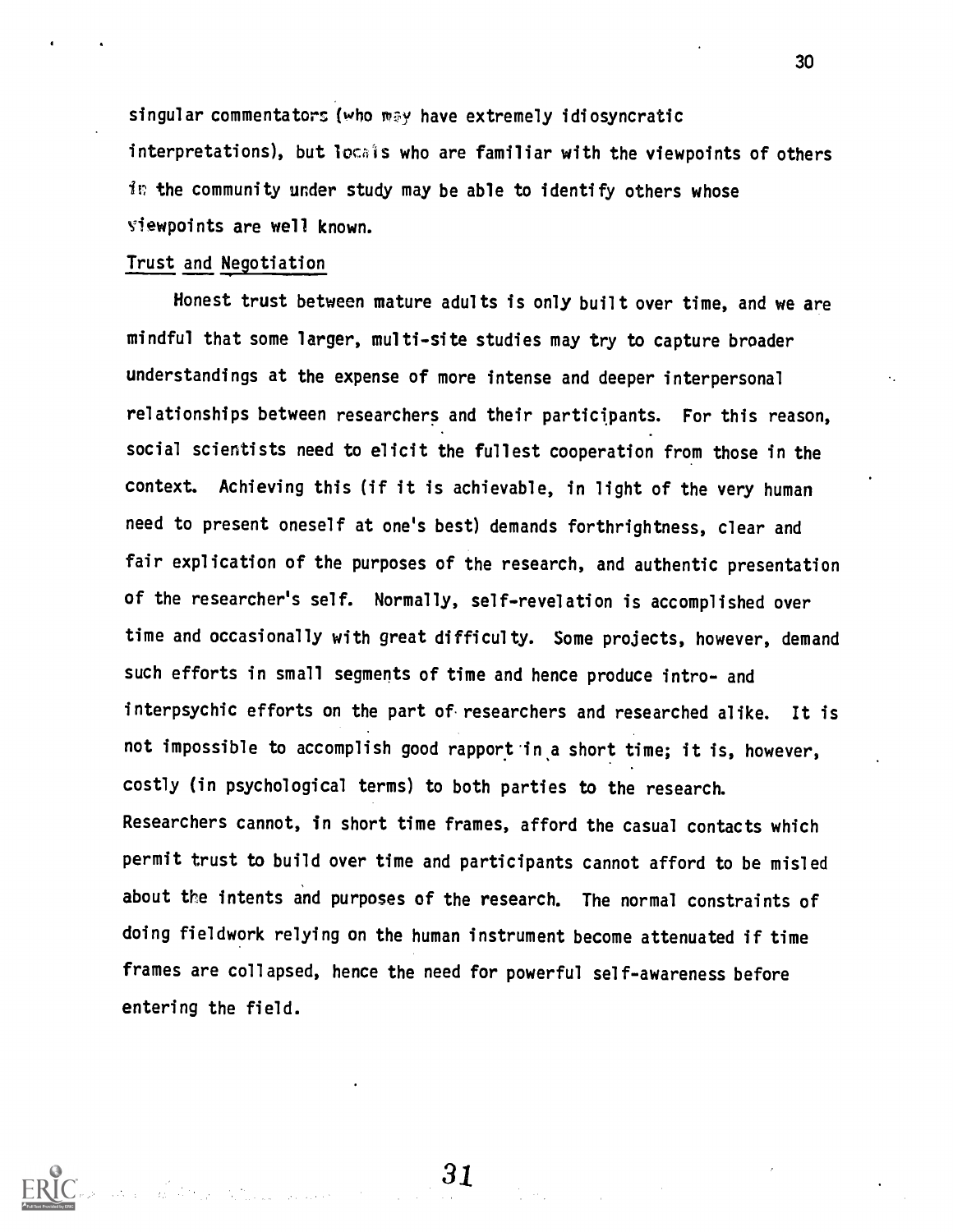### Framing of Case Studies

Naturalistic research shares some of the burdens of other ethnographic forms of research (or indeed of any field research): there are more data, more insights and more incidents than could possibly be fully reported. Thus, the problems of inclusion and exclusion confront the naturalist just as they do the anthropologist. What is to be left in and what left out in the final case study or ethnography? How much thick description is necessary in order to determine whether or not research findings might have applicability in another setting? How does one shape cases so that readers have the vicarious experience which is demanded for empathic understanding?

Those who have retreated to claiming the construction of a case study is more an artistic process than a scientific or empirical one have much sympathy. Indeed the choice of what is included and what is excluded can make the difference between a compelling narrative--which evokes sensitivity and compassion for some part of the human condition--and a dry and tasteless technical report. Writing evocatively itself is a talent which must be cultivated; writing in order to present facts in a coherent empirical study which is also evocative is well-nigh an art. Douglas Caulkins (1984) explained that the personal and the anthropological were often separated in early Western European ethnographies by the simple convention of writing two narratives, the one the anthropologist's entry and socialization on the site, and the other the "facts" of the culture under study. Even earlier in the tradition, this was accomplished by the "travelogue" and the ethnography. He has analyzed

x. . . four positions concerning the nature of narrative in ethnography: first, that narrative is largely absent from the genre; second, that personal narrative in ethnography, previously modeled on travel



32an<br>And Miller (And are not a change of a state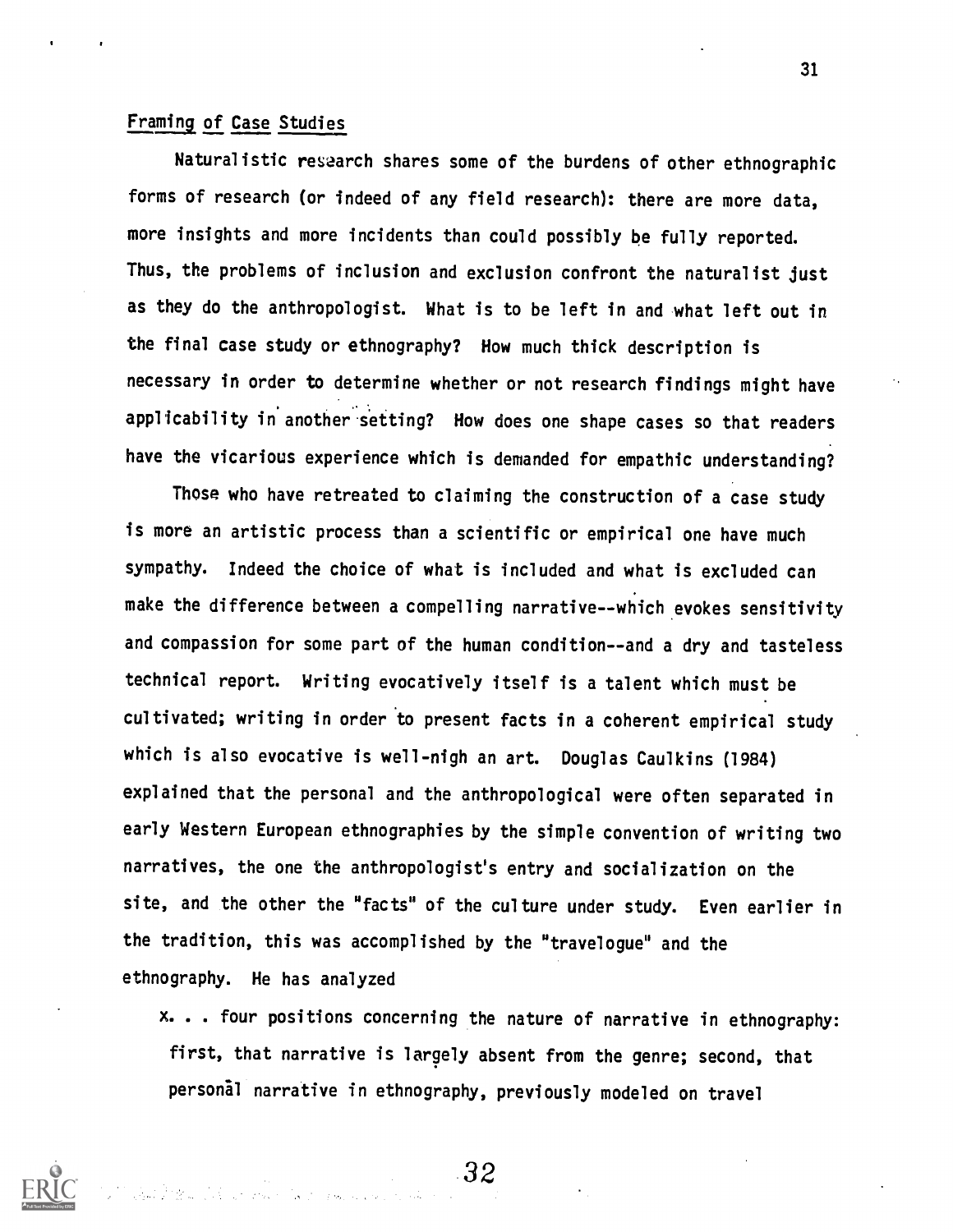writing, has been marginalized; third, that narrative structure is implicit (but in an unspecified manner) in contemporary realist ethnography; and fourth, that narrative is not only implicit in the construction of the text but also in anthropological theories of culture change as well. Clearly, we might collapse these four positions into two: ethnography as a genre of marginalized narrative and ethnography as a genre of implicit narrative. The opposition

between these two positions immediately dissolves, however, when we realize that they are invoking different kinds 6f.narratives: the first deals with personal or autobiographical narratives, and the second concerns 'non-personal' narratives which implicitly structure the ethnography. (p. 2-3)

Both kinds of narrative which derive from the analysis must be present in order for the narrative to speak vicariously of the researcher's experiences in the field. The "very common device /used by most early European ethnographers . . . of/ demonstrating ethnographic authority while remaining unintrusive /in the text/" probably sacrifices more of the feeling tone of sites and contexts than the naturalist wants to give up (Caulkins, 1984, p. 5). The exclusion of self, then, is one choice which the naturalist will not make. The facts and incidents which bolster arguments and interpretations'are another problem.

Choices about what to include and what to exclude probably ought to finally derive from the analyses and meta-analyses, in backward-looking fashion. When interpretations are settled, then data and incidents to substantiate those interpretations need to be chosen. Features of the context which call forth behaviors, activities, and values will need to be

33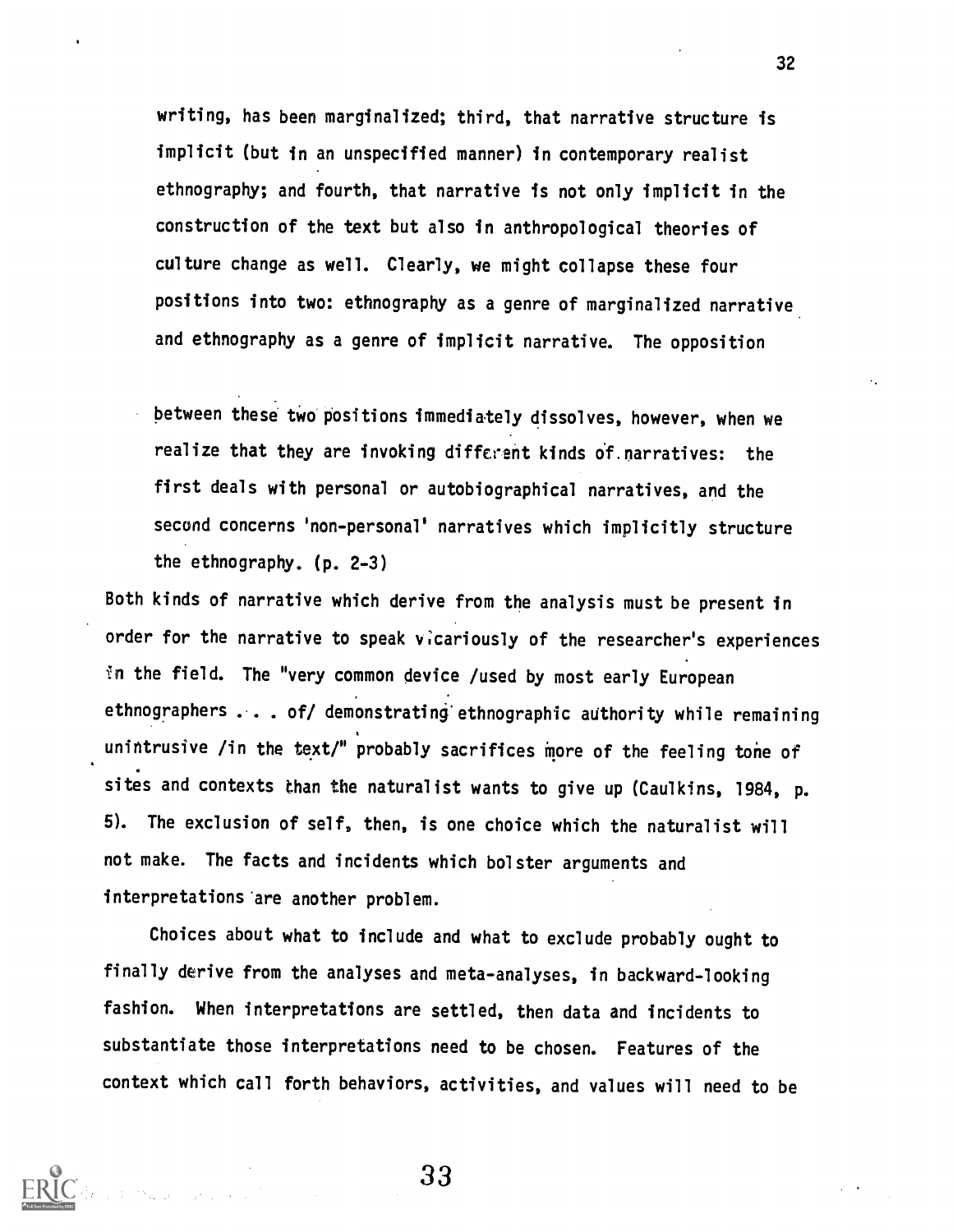presented in order to ground the behaviors and so forth in that context. In other words, if something must be left out in a final report, make certain that it is not a critical piece of data or a singular incident which would further the understanding of where and how the researcher came to his/her conclusions. If you need it to explain the story, then it ought to be in the narrative. The foregoing problems, however, by no means exhaust the problems given rise to by adopting naturalistic inquiry. The notion of "cooperative inquiry" embraces a whole ne set of problems. Among those problems is that one captured by the question, "Whose agenda?" Whose Agenda? . . . .

Both Diener and Crandall (1978) and Dobbert (1982) make clear that all social research services have some agenda. The former caution, as part of their general guidelines, that

when a study is supported by a funding agency, the scientist must determine the resarch will be used for beneficial purposes. He should examine the possible applications of social scientific findings and endeavor to make these uses constructive. Before conducting a study the researcher must consider how the information will affect the people being studied (1978, p. 217).

If the researcher does not undertake the study alone, then, some obligation persists to discover why the funder wants  $t'$  and done at all, and to what ends the results will be turned. Dobbert (1982) is quite clear that this process of sorting out agendas is part and parcel of the ethical responsibility of any social scientist (pp. 76-85). She describes one situation, but says there are "just as bad or worse" for the listening at any professional meeting:"

33

 $\mathcal{L}^{\mathcal{L}}$  .

34

an<br>1954 - André de Carolina de Carolina (de Carolina)<br>1955 - André de Carolina (de Carolina)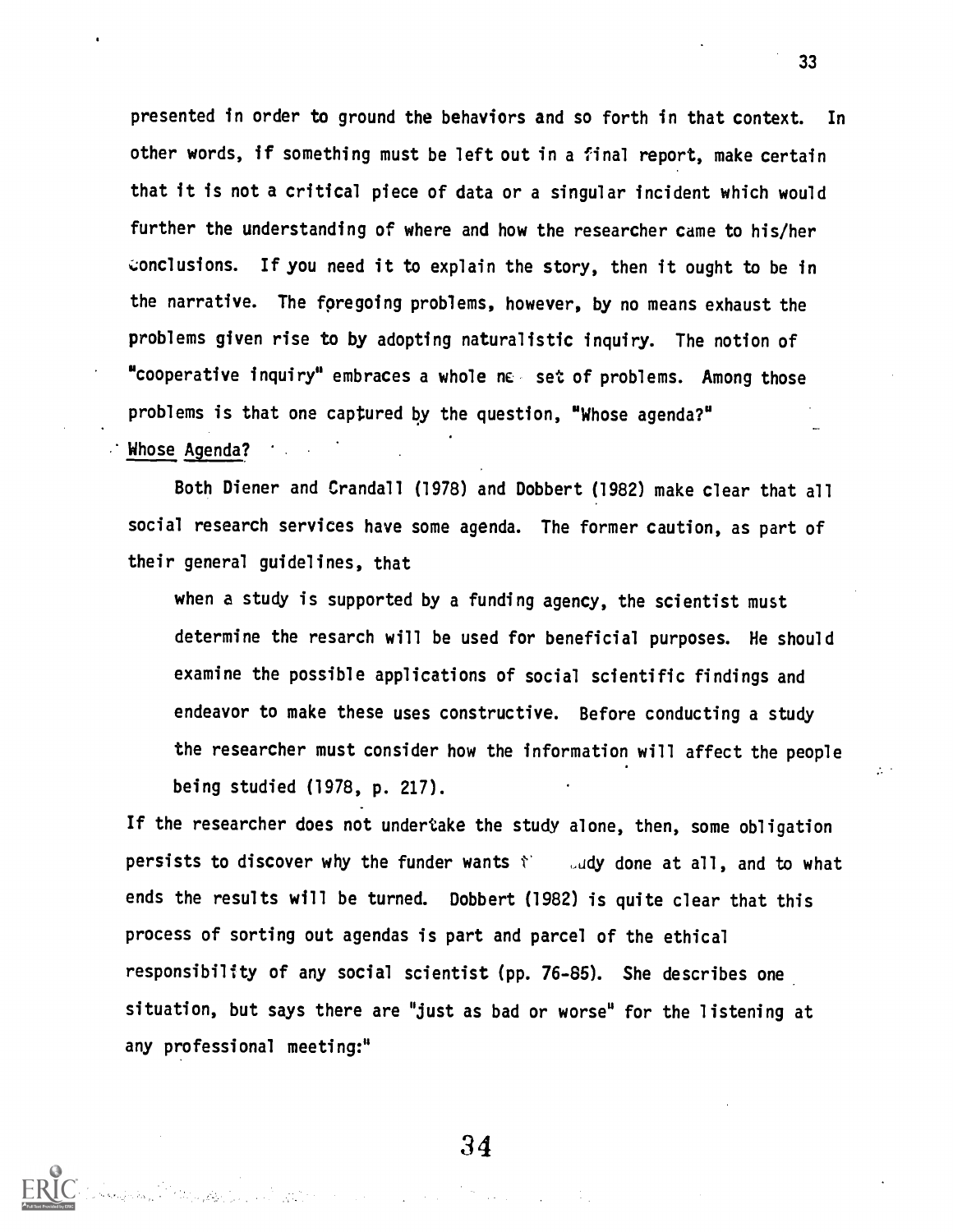A field worker hired by an agency of any sort to do research and provide recommendation for future policy and actions to that agency has, automatically, at least two clients--the agency utilizing the research and the study's subjects, for whom the policy or actions are intended. Often the situation is even more complex and five-party situations are not at all rare. A government may, for example, hire <sup>a</sup> research company to study schools in a certain problem area and make recommendations for their improvement. The agency in turn hired a fieldworker who goes out to study the local situation, only to discover that there are two very strongly opposed factions attempting to control the schools in question and that each has a different philosophy, which leads to incompatible plans for their schools. Ethically, the fieldworker in this situation is responsible to both hiring agencies . . .; to himself or herself personally; and to both of the studied groups, who have given time and effort to provide data, with the hopes of having their side of the issue heard.... (pp. 82-83)

Our own experience verifies that such a situation is not unusual.

The ethical concern is exacerbated when agendas to be serviced are laid alongside the axiomatic dictates of reality construction. Whose reality gets presented (in all fairness, each of the multiple realities of the contaxt should be presented; but alongside those should there also be the realities of the investigator? the funders? the contracting agency?) The complexity of the problem can best be represented by the figure following.

## (insert Figure 1 about here)

We raised the issue earlier of the appropriateness of moving toward a more cooperative paradigm of research, where both investigator and

34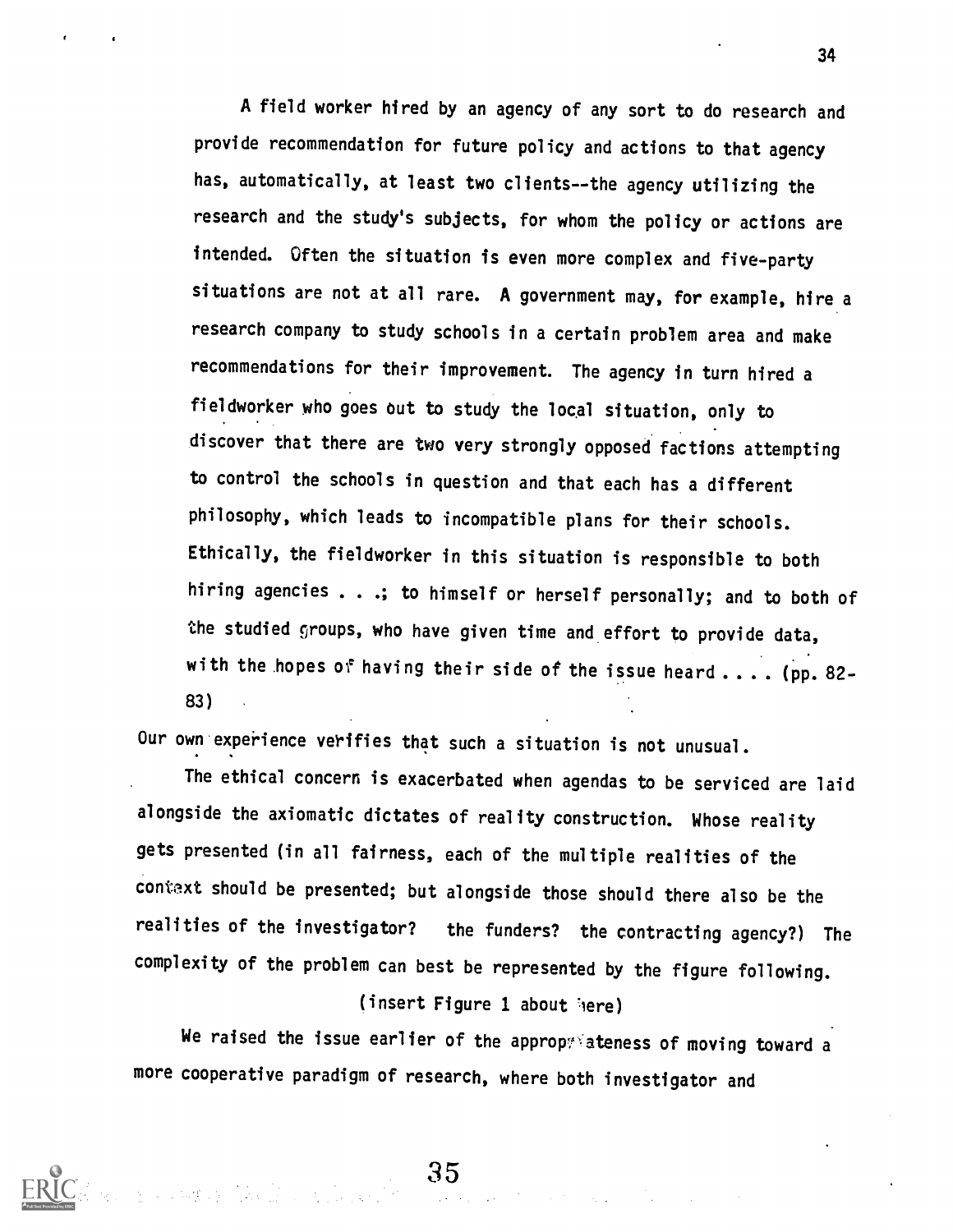participants negotiated interpretations of the data gathered (Lincoln & Guba, 1985). We are not prepared to state unequivocally that as an ethical concern, cooperation and negotiation between researcher and researched is essential both to the maintenance of research authenticity and to the fulfillment of the criterion of discretion affording dignity. When participants do not "own" the data which they have furnished about themselves, they have been robbed of some essential element of dignity (in addition to having been perhaps abandoned in harm's way). And if they are accorded the dignity of ownership, they have rights to shape its use and dictate the purposes to which they will lend their names and information. To do less is to intrude, to violate, and to condemn to indignity.

### Conclusion

We have argued that a central failure of conventional, or positivistic, inquiry has been the inability to come to grips with the socially and morally repugnant fact of deception in research and its violation of societal ethics regarding dignity, self-determination and individual human agency. Deception and the warrant to deceive afforded by conventional inquiry has personal, social, and professional costs which are sufficiently high to be rejected even by conventional inquirers, and by those persuaded to emergent paradigm inquiry (Lincoln & Guba, 1985), and those engaging in debates regarding the intersection of science and feminism (Keller, 1983), and Marxism and science (Reynolds, 1981).

The ethical concerns embodied in this failure may be seen as either moral or legal, although the two dimensions are not mutually exclusive. Moral dimensions include tests for whether or not the research would be approved by reasonable persons, whether it might pass the test of publicity, and whether or not it affords discretion in restraining from intrusiveness



36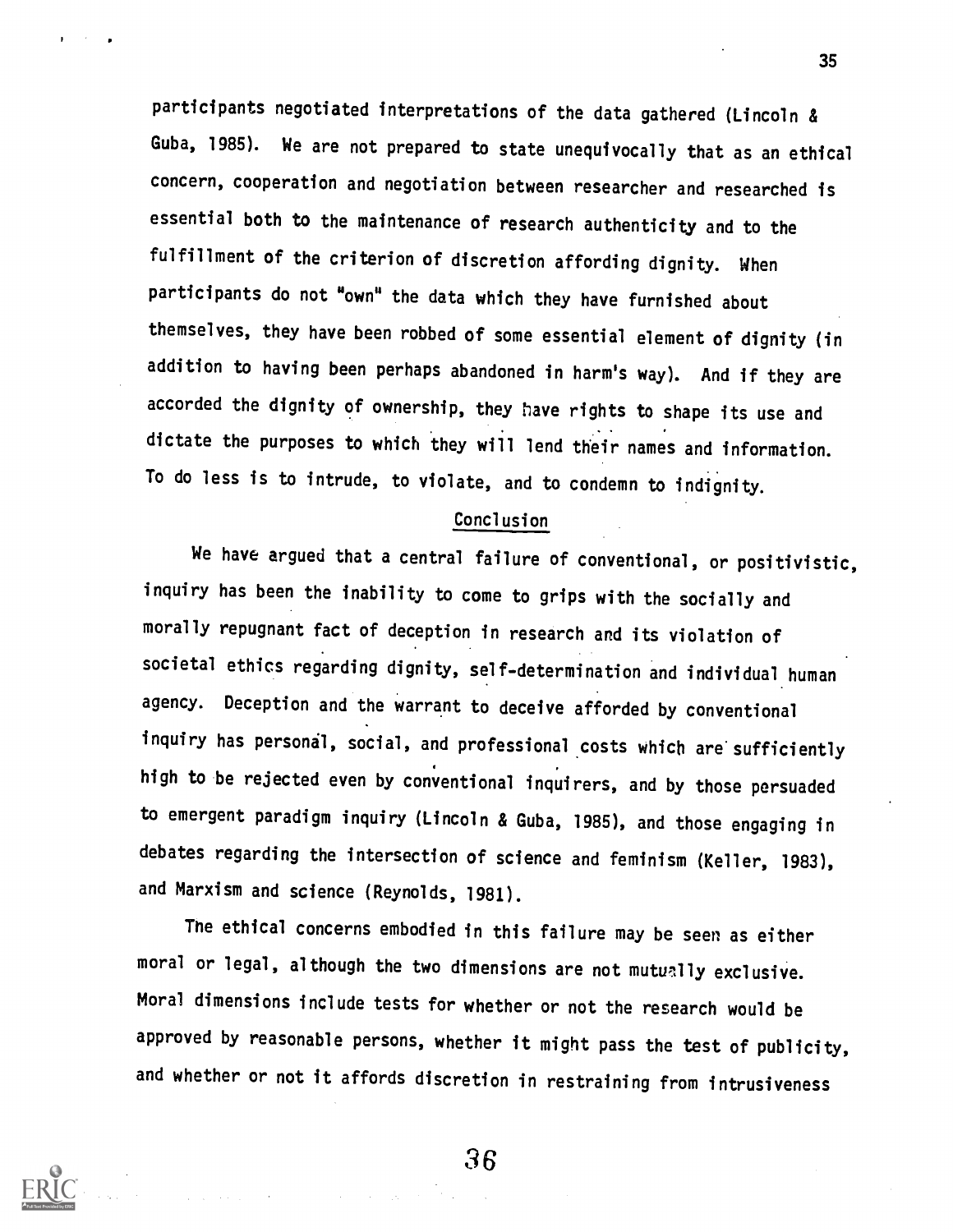and injuriousness. Legal tests revolve about whether the research sufficiently protects individuals from harm, from lapses in informed consent, from deception, and finally, from violations of privacy and confidentiality.

Conventional inquiry acquires "permission" to engage in deceptive and injurious research by virtue of its focus upon a supposed single "reality." Convergence upon this reality as the single most important focus of research has given rise to deception as a way of preventing ambiguity of research results. Ambiguity, however, is not avoided and furthermore, costs are added to the research for which the results of research might not be able to compensate.

Those costs to research enterprises which are deceptive can be avuided. utilizing emergent-paradigm, or naturalistic inquiry. With naturalistic inquiry's focus upon realities as multiple, divergent social constructions, the search for a single "reality" is avoided. The emphasis on utilizing, rather than compensating for, the interactivity of researcher and respondent, creates the conditions for participants in research processes to retain their locus of controf individually, to make informed decisions regarding their participation and to have substantial agency in shaping the processes and results of the research on their lives.

Avoiding the necessity to deceive the reliance on dominant-subordinate relationships in the research process does not, however, avoid all problems associated with ethical social research. Utilizing naturalistic inquiry brings about a new set of problems, fostered by intense, face-to-face contact with participants; the difficulties associated with defining and maintaining privacy and confidentiality; problematic relationships of trust;



 $\mathcal{L}_{\mathcal{A}}$  and  $\mathcal{L}_{\mathcal{A}}$  are the set of the set of the set of  $\mathcal{L}_{\mathcal{A}}$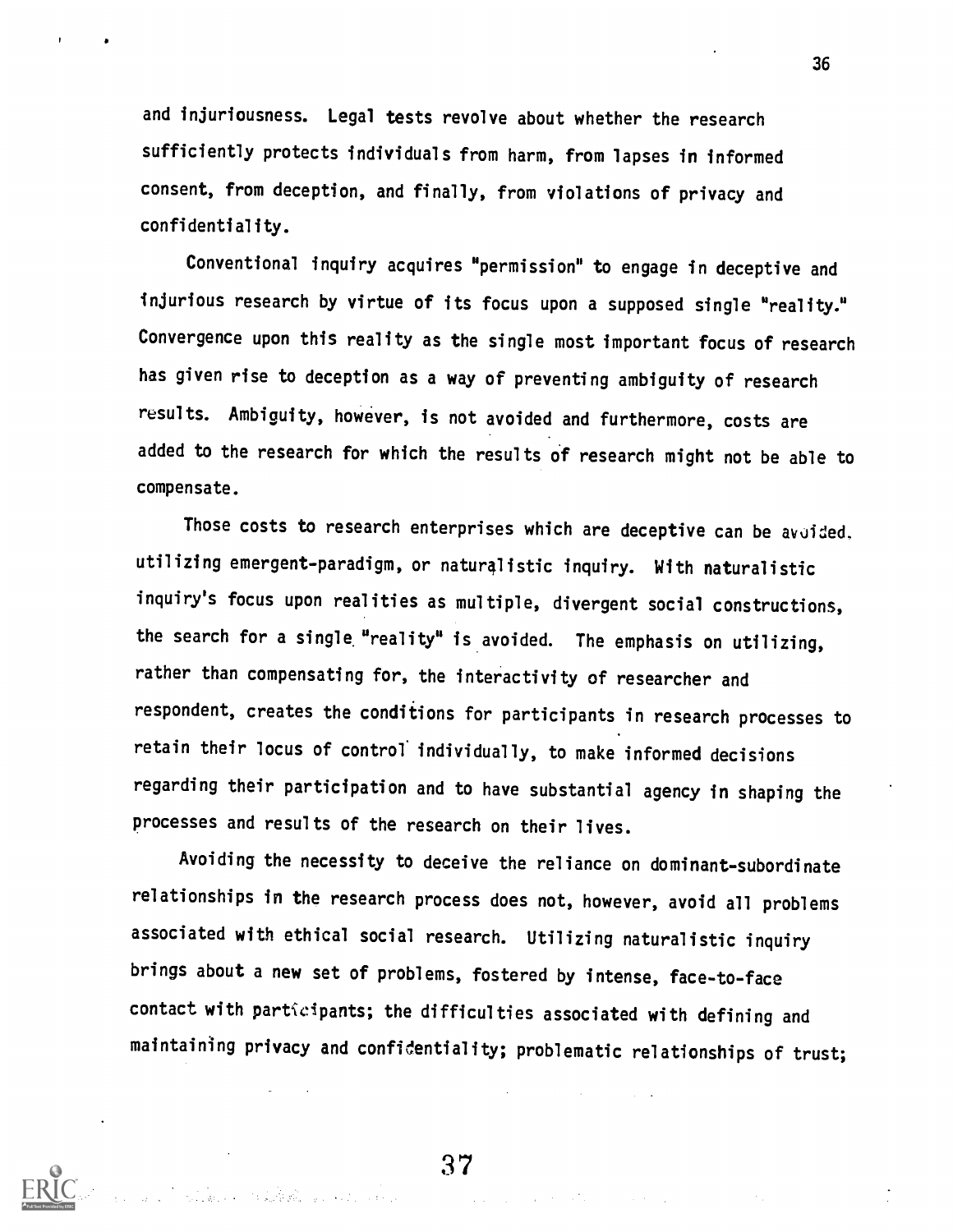the contradictions inherent in attempting to fulfil the criterion of confidentiality and anonymity while operating from a position of cooperation and Joint responsibility in negotiating the research process; and the inclusion and exclusion decisions for data in framing case studies.

Nevertheless, although each paradigm for inquiry resolves one set of problems while raising another, we believe that the warrant to deceive in positivist inquiry raises serious ethical difficulties in social research, and the rescinding of that warrant to deceive in naturalistic inquiry is <sup>a</sup> powerful commendation for a shift in paradigms.

38

a a chuid anns an t-ainm.<br>Tha an t-ainm an t-ainm an t-ainm an t-ainm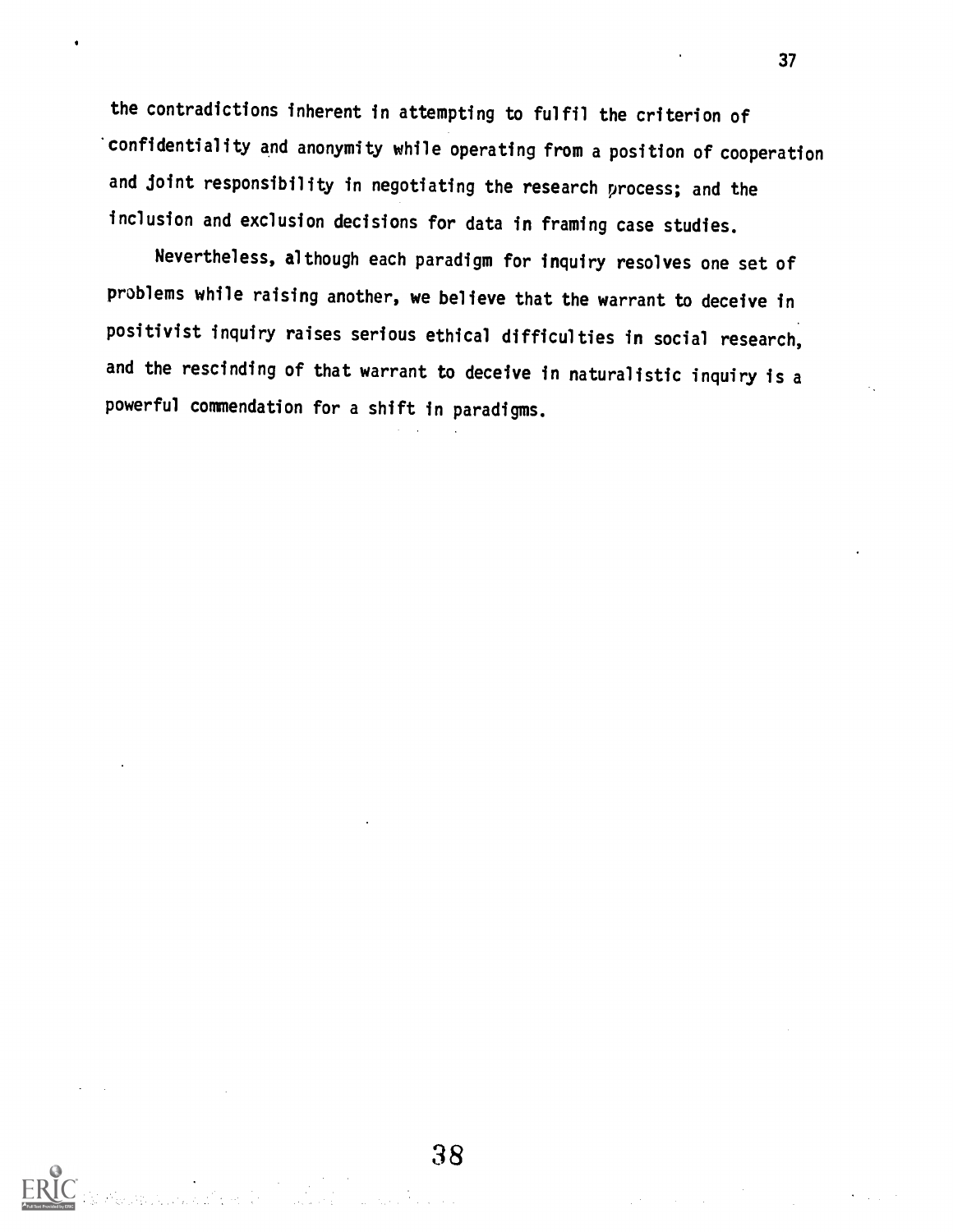Figure 1

 $\bullet$ 

Agenda Conflict in applied Fieldwork

| Whose Reality                                         | Whose Agenda?* |              |             |                    |  |
|-------------------------------------------------------|----------------|--------------|-------------|--------------------|--|
|                                                       | Funder         | Investigator | Respondents | Some Combination** |  |
| Insider<br>(Emic construction:<br>subjective)         |                |              |             |                    |  |
| Outsider<br>(Etic construction;<br>intrasubjectivity) |                |              |             |                    |  |

- \* Agenda implies values, design, control and uses of knowledge.
- \*\* Combination implies negotiated, participative, or cooperative research paradigm, in which respondents become participants and maintain some or much control over the uses to which results are put.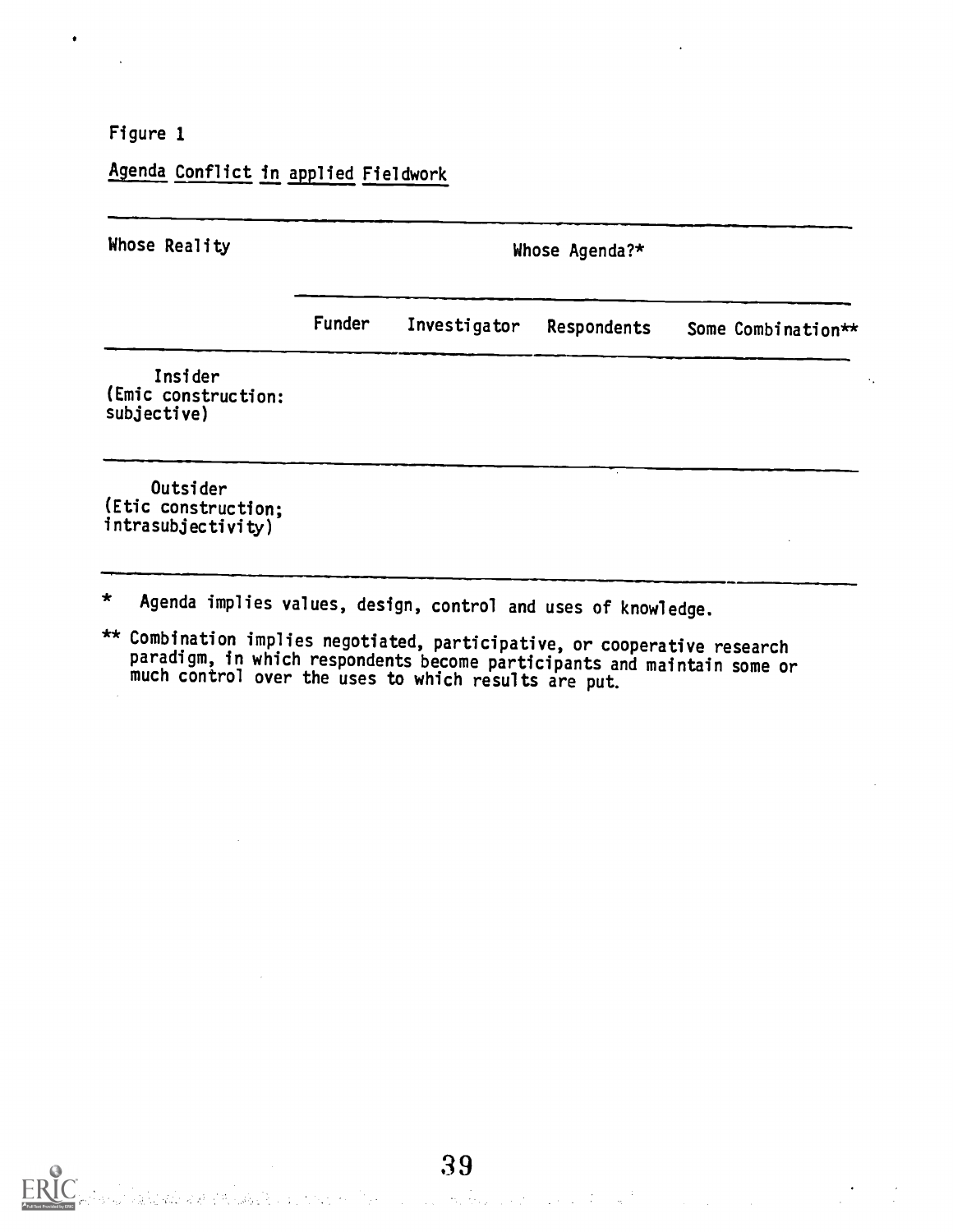#### Bibliography

<sup>1</sup> II

- Ad Hoc Committee on Ethical Standards in Psychological Research. (1982). Ethical principles in the conduct of research with human participants. Washington, DC: American Psychological Association.
- Barnes, John. (1979). Who should know what? Social science privacy and ethics. Harmondsworth, England: Penfuin
- Baumrind, Diana. (1985, February). Research using intentional deception: Ethical issues revisited. American Psychologist, 40, 165-174.
- Baumrind, Diana. (1979). IRBs and social science research: The costs of deception.  $IRB, I(6, 1-4.$
- Beauchamp, T. L., Faden, R. R., Wallace, R. J., & Walters, L. (Eds.). (1982). Ethical issues in social science research. Baltimore: Johns Hopkins University Press.
- Bermant, G., Kelman, H. C., & Warwick, D. P. (Eds.). (1978). The ethics of social intervention. New York: Halsted.
- Bok, Sisella. (1978). Lying: Moral choice in public and private life. New York: Random House.
- Bok, Sissela. (1982). Secrets: On the ethics of concealment and revelation.<br>New York: Pantheon.
- Boruch, Robert F., & Cecil, Joe S. (1979). Assuring the confidentiality of social research data. Philadelphia: University of Pennsylvania Press.
- Boruch, R. F., & Cecil, J. S. (Eds.). (1983). Solutions to ethical and legal problems in social research. New York: Academic.
- Bower, R. T., & de Gasparis, P. (1978). Ethics in social research: Protecting the interests of human subjects. New York: Praeger.
- Bulmer, Martin. (1980). The impact on ethical concerns upon sociological research. Sociology: The Journal of the British Sociological Association, 14, 125-130.
- Bulmer, Martin. (1983). The methodology of The Taxi Dance Hall: An early account of Chicago ethnography from the 1920s. Urban Life, 12, 95-120.
- Colvard, Richard. (1967). Interaction and identification in reporting field research: A critical reconsideration of protective procedures. In G. Sjoberg (Ed.). Ethics politics and social research (pp. 319-358). Cambridge, MA: Schenkman.
- Diener, E., & Crandall, R. (1978). Ethics in social and behavioral research. Chicago: University of Chicago Press.

.<br>ในวันที่ เนื้อไม่มีเหมาะที่เปิดใจเป็นการให้ความเหมาะที่เป็นการใช้ เราจะเป็นการใช้ เป็นการใช้เป็นการเป็นการเป็น

The expulsion of Steven Mosher. (1983, September). Anthropology Newsletter, pp. 2, 5ff.

 $\frac{40}{41}$  and the set of the set of the set of the set of the set of the set of the set of the set of the set of the set of the set of the set of the set of the set of the set of the set of the set of the set of the set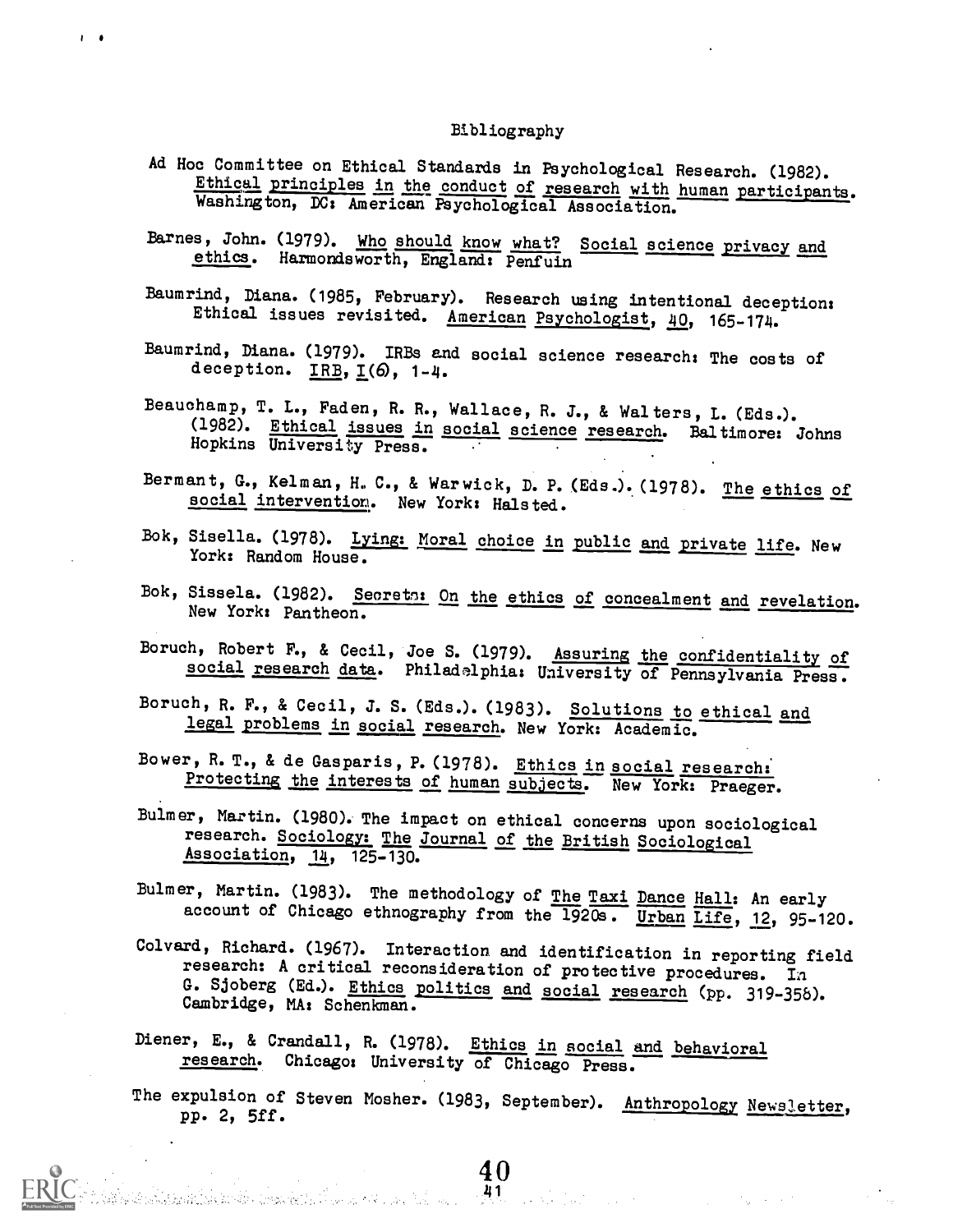- Fetterman, David. (1981). Protocol and publication: An ethical obligation (a reply to Ray Rist). Anthropology and Education Quarterly, 12, 82-85.
- Fischer, Frank. (1983). Ethical discourse in public administration. Administration & Society, 15, 5-42.
- Holden, C. (1979). Ethics in social science research. Science, 206, 537-. 538; 540.
- Keller, Evelyn F. (1983). Feminism as an analytic tool for the study of science. Academe, 69, 15-22.
- Kelman, H. C. (1968). A Time to speak: On human values and social research. San Francisco: Jossey-Bass.
- Kimmel, Allan J. (Ed.). (1981). Ethics of human subject research. San Francisco: Jossey Ball.
- Miller, S. M. (1952). The participant observer and "over-rapport." American Sociological Review, 17, 97-99.
- Morris, R. A., Sales, B. D., & Berman, J. J. (1981). Research and the Freedom of Information Act. American Psychologist, 36, 819-826.
- Nejelski, P. (Ed.). (1976). Social research in conflict with law and ethics. Cambridge, MA; Ballinger.
- Reese, H. W., & Fremouw, W. J. (1984, August). Normal and normative ethics in behavioral sciences. American Psychologist, 32, 863-876.
- Reynolds, P. D. (1979). Ethical Dilemmas and Social Science Research. San Francisco: Jossey-Bass.
- Weinberg, M. S., & Williams, C. J. (1972). 'Fieldwork among deviants: Social relations with subjects and others. In J. Douglas (Ed.), Research on deviance (pp. 165-186). New York: Random House.
- When doctors play God: The ethics of life and death decisions. (1981, Augu-', 31). Newsweek, pp. 48-54.
- Winkler, K. J. (1980, January 14). A question of historical malpractice. Chronicle of Higher Education, pp. 2-3.
- Wulff, K. W. (Ed.). (1979). Regulation of scientific inquiry: Societal concerns with research. Boulder, CO: Westview.

a<br>Martin Martin Alban (1994)

 $\sim$